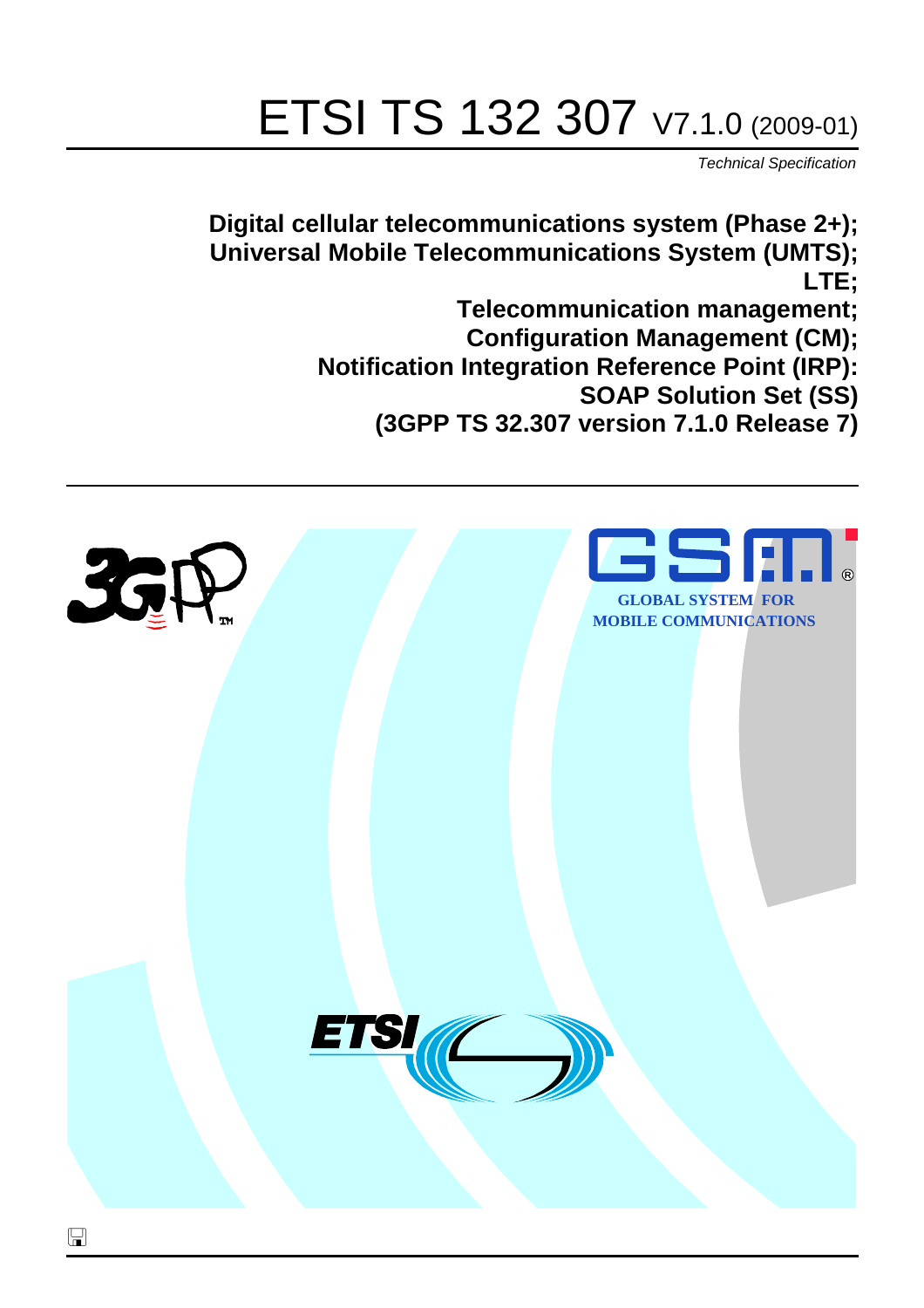Reference RTS/TSGS-0532307v710

> Keywords GSM, UMTS

#### *ETSI*

#### 650 Route des Lucioles F-06921 Sophia Antipolis Cedex - FRANCE

Tel.: +33 4 92 94 42 00 Fax: +33 4 93 65 47 16

Siret N° 348 623 562 00017 - NAF 742 C Association à but non lucratif enregistrée à la Sous-Préfecture de Grasse (06) N° 7803/88

#### *Important notice*

Individual copies of the present document can be downloaded from: [http://www.etsi.org](http://www.etsi.org/)

The present document may be made available in more than one electronic version or in print. In any case of existing or perceived difference in contents between such versions, the reference version is the Portable Document Format (PDF). In case of dispute, the reference shall be the printing on ETSI printers of the PDF version kept on a specific network drive within ETSI Secretariat.

Users of the present document should be aware that the document may be subject to revision or change of status. Information on the current status of this and other ETSI documents is available at <http://portal.etsi.org/tb/status/status.asp>

If you find errors in the present document, please send your comment to one of the following services: [http://portal.etsi.org/chaircor/ETSI\\_support.asp](http://portal.etsi.org/chaircor/ETSI_support.asp)

#### *Copyright Notification*

No part may be reproduced except as authorized by written permission. The copyright and the foregoing restriction extend to reproduction in all media.

> © European Telecommunications Standards Institute 2009. All rights reserved.

**DECT**TM, **PLUGTESTS**TM, **UMTS**TM, **TIPHON**TM, the TIPHON logo and the ETSI logo are Trade Marks of ETSI registered for the benefit of its Members.

**3GPP**TM is a Trade Mark of ETSI registered for the benefit of its Members and of the 3GPP Organizational Partners. **LTE**™ is a Trade Mark of ETSI currently being registered

for the benefit of its Members and of the 3GPP Organizational Partners.

**GSM**® and the GSM logo are Trade Marks registered and owned by the GSM Association.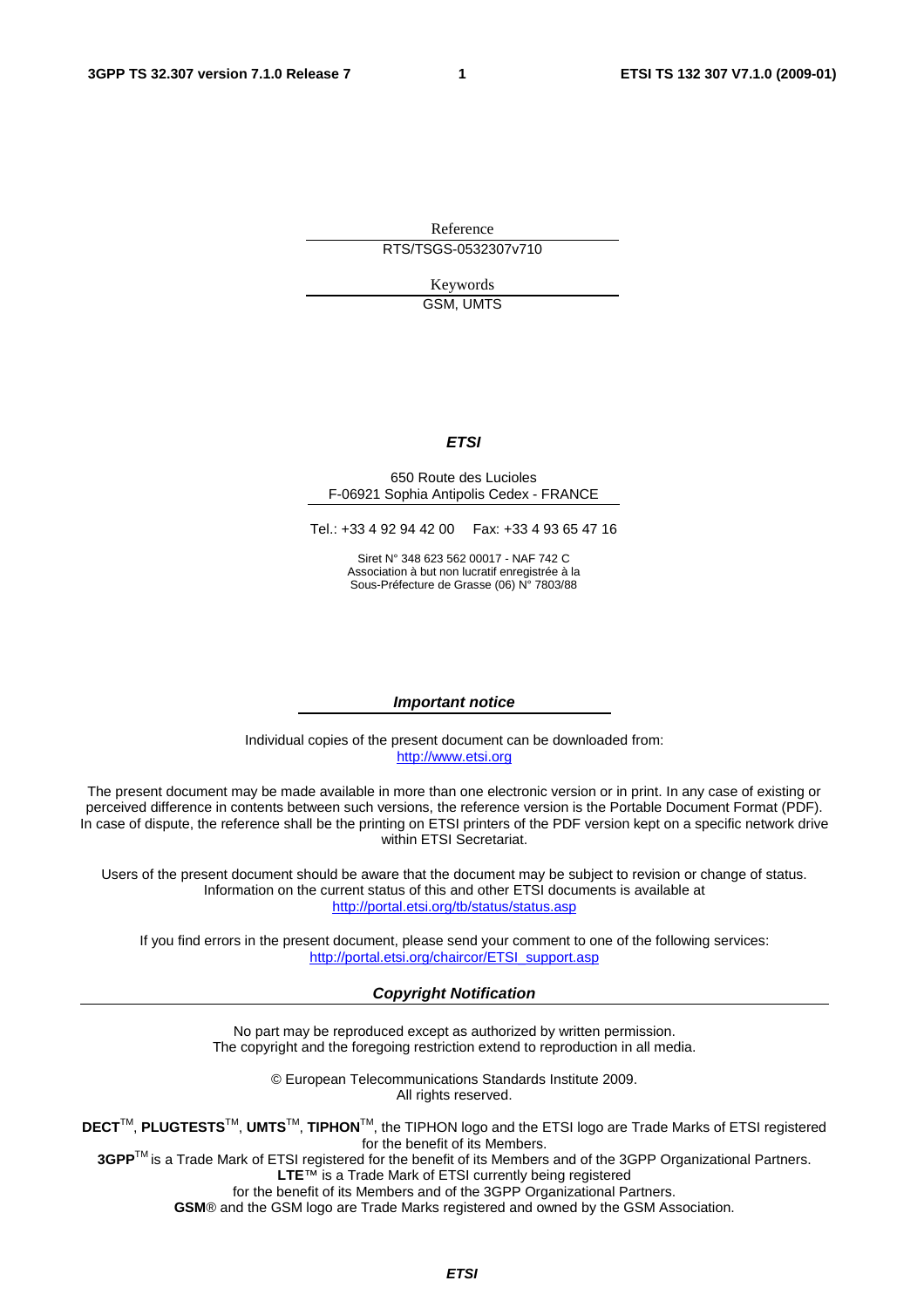## Intellectual Property Rights

IPRs essential or potentially essential to the present document may have been declared to ETSI. The information pertaining to these essential IPRs, if any, is publicly available for **ETSI members and non-members**, and can be found in ETSI SR 000 314: *"Intellectual Property Rights (IPRs); Essential, or potentially Essential, IPRs notified to ETSI in respect of ETSI standards"*, which is available from the ETSI Secretariat. Latest updates are available on the ETSI Web server [\(http://webapp.etsi.org/IPR/home.asp\)](http://webapp.etsi.org/IPR/home.asp).

Pursuant to the ETSI IPR Policy, no investigation, including IPR searches, has been carried out by ETSI. No guarantee can be given as to the existence of other IPRs not referenced in ETSI SR 000 314 (or the updates on the ETSI Web server) which are, or may be, or may become, essential to the present document.

## Foreword

This Technical Specification (TS) has been produced by ETSI 3rd Generation Partnership Project (3GPP).

The present document may refer to technical specifications or reports using their 3GPP identities, UMTS identities or GSM identities. These should be interpreted as being references to the corresponding ETSI deliverables.

The cross reference between GSM, UMTS, 3GPP and ETSI identities can be found under [http://webapp.etsi.org/key/queryform.asp.](http://webapp.etsi.org/key/queryform.asp)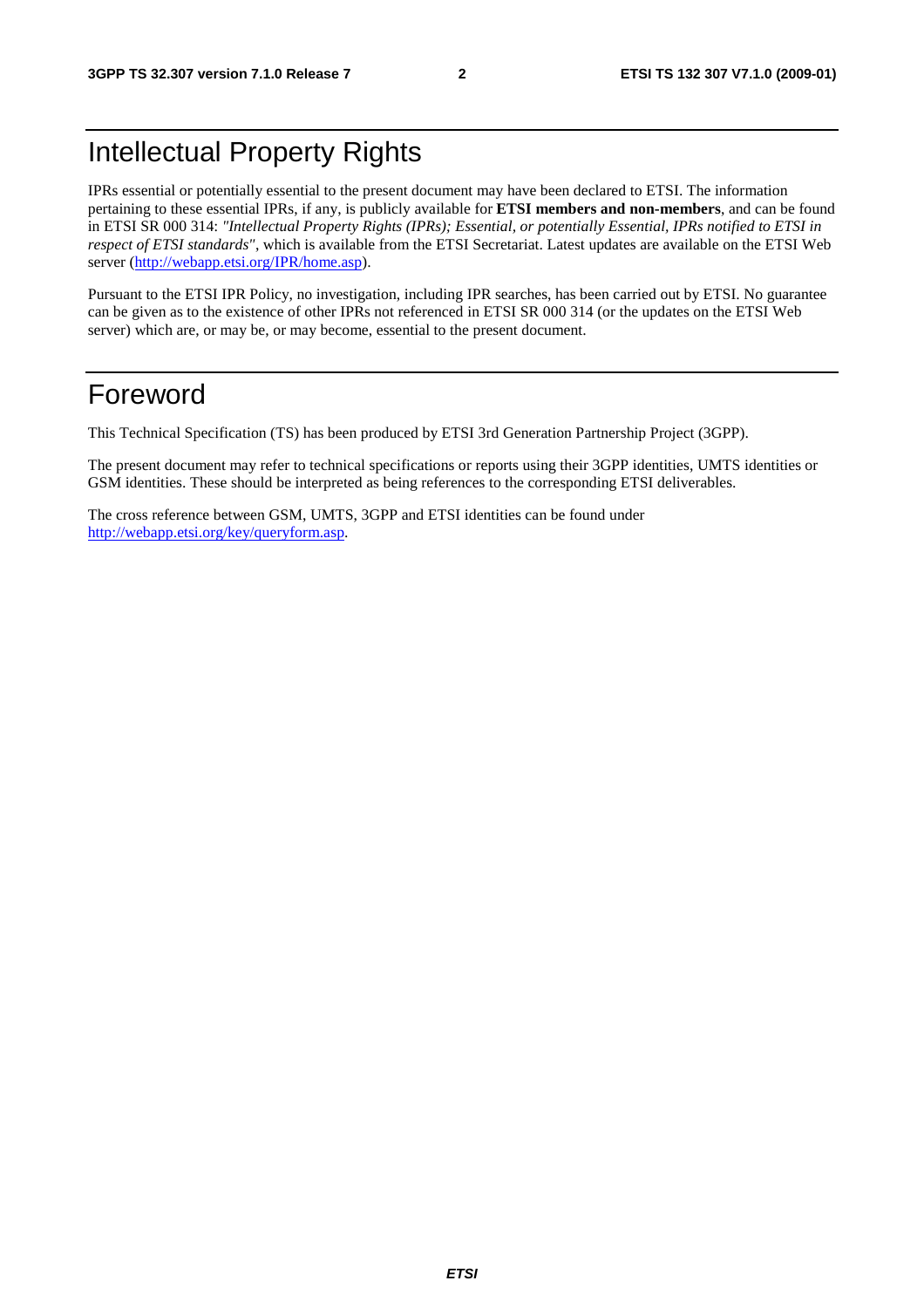#### $\mathbf{3}$

## Contents

| 1       |  |
|---------|--|
| 2       |  |
| 3       |  |
| 3.1     |  |
| 3.2     |  |
| 4       |  |
| 5       |  |
| 5.1     |  |
| 5.2     |  |
| 5.3     |  |
| 5.3.1   |  |
| 5.3.2   |  |
| 5.4     |  |
| 5.4.1   |  |
| 5.4.1.1 |  |
| 5.4.1.2 |  |
| 5.4.1.3 |  |
| 5.4.2   |  |
| 5.4.2.1 |  |
| 5.4.2.2 |  |
| 5.4.2.3 |  |
| 5.4.3   |  |
| 5.4.3.1 |  |
| 5.4.3.2 |  |
| 5.4.3.3 |  |
| 5.4.4   |  |
| 5.4.4.1 |  |
| 5.4.4.2 |  |
| 5.4.4.3 |  |
| 5.4.5   |  |
| 5.4.5.1 |  |
| 5.4.5.2 |  |
| 5.4.5.3 |  |
| 5.4.6   |  |
| 5.4.6.1 |  |
| 5.4.6.2 |  |
| 5.4.6.3 |  |
| 5.4.7   |  |
| 5.4.7.1 |  |
| 5.4.7.2 |  |
| 5.4.7.3 |  |
| 5.4.8   |  |
| 5.4.8.1 |  |
| 5.4.8.2 |  |
| 5.4.8.3 |  |
| 5.5     |  |
| 5.6     |  |
|         |  |
| 5.6.1   |  |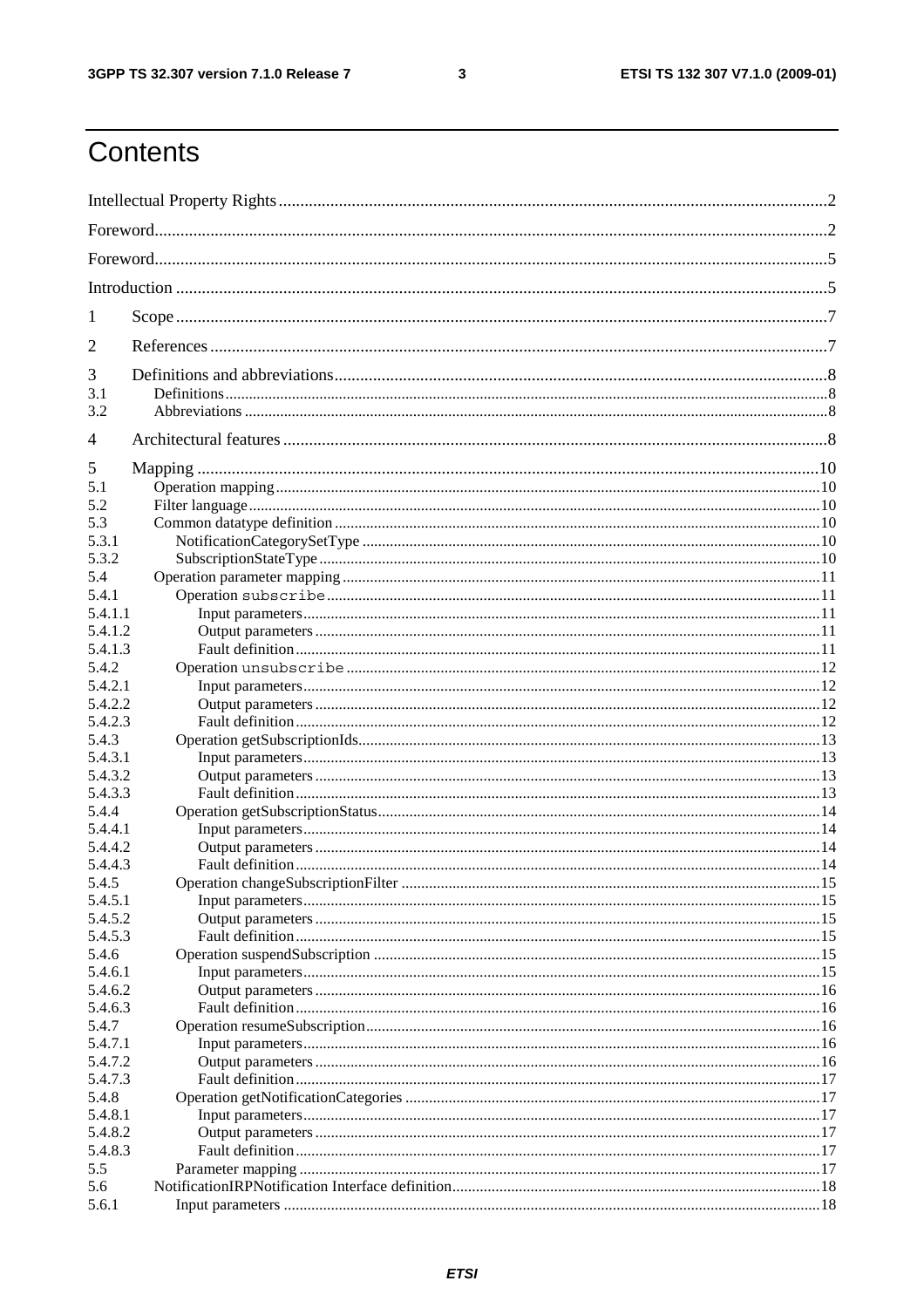$\overline{\mathbf{4}}$ 

|          | 5.6.2                         |  |
|----------|-------------------------------|--|
| 6<br>6.1 |                               |  |
|          | Annex A (normative):          |  |
|          | <b>Annex B</b> (normative):   |  |
|          | <b>Annex C</b> (informative): |  |
|          | <b>Annex D</b> (informative): |  |
|          |                               |  |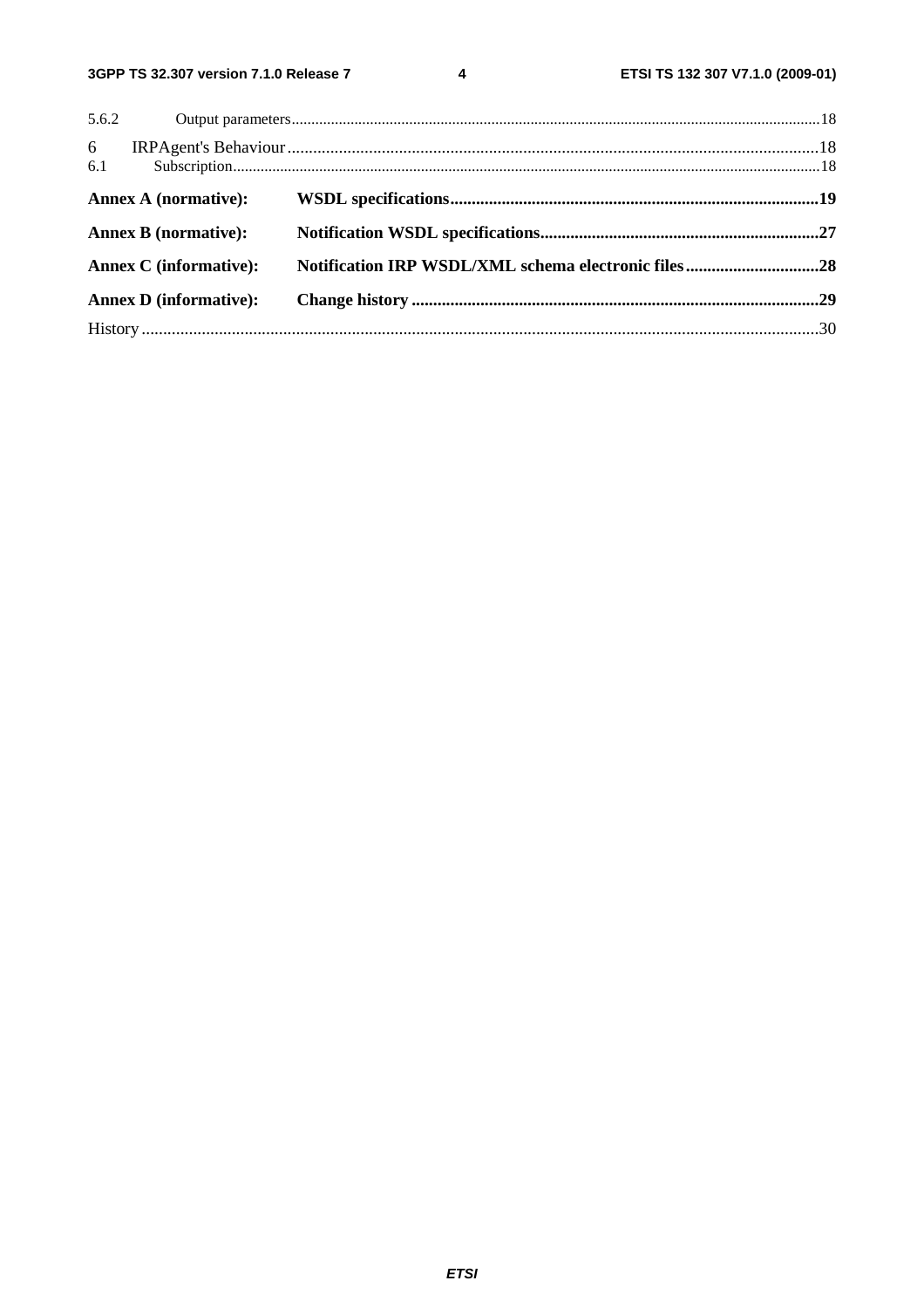## Foreword

This Technical Specification (TS) has been produced by the 3<sup>rd</sup> Generation Partnership Project (3GPP).

The contents of the present document are subject to continuing work within the TSG and may change following formal TSG approval. Should the TSG modify the contents of the present document, it will be re-released by the TSG with an identifying change of release date and an increase in version number as follows:

Version x.y.z

where:

- x the first digit:
	- 1 presented to TSG for information;
	- 2 presented to TSG for approval;
	- 3 or greater indicates TSG approved document under change control.
- y the second digit is incremented for all changes of substance, i.e. technical enhancements, corrections, updates, etc.
- z the third digit is incremented when editorial only changes have been incorporated in the document.

## Introduction

The present document is part of a TS-family covering the 3<sup>rd</sup> Generation Partnership Project; Technical Specification Group Services and System Aspects; Telecommunication management; as identified below:

| 32.307: | Configuration Management (CM); Notification Integration Reference Point (IRP): SOAP<br><b>Solution Set (SS)</b>                                       |
|---------|-------------------------------------------------------------------------------------------------------------------------------------------------------|
| 32.305: | Configuration Management (CM); Notification Integration Reference Point (IRP): eXtensible<br>Markup Language (XML) definition                         |
| 32.303: | Configuration Management (CM); Notification Integration Reference Point (IRP): Common<br>Object Request Broker Architecture (CORBA) Solution Set (SS) |
| 32.302: | Configuration Management (CM); Notification Integration Reference Point (IRP): Information<br>Service (IS)                                            |
| 32.301: | Configuration Management (CM); Notification Integration Reference Point (IRP): Requirements                                                           |

Configuration Management (CM), in general, provides the operator with the ability to assure correct and effective operation of the 3G network as it evolves. CM actions have the objective to control and monitor the actual configuration on the Network Elements (NEs) and Network Resources (NRs), and they may be initiated by the operator or by functions in the Operations Systems (OSs) or NEs.

CM actions may be requested as part of an implementation programme (e.g. additions and deletions), as part of an optimisation programme (e.g. modifications), and to maintain the overall Quality of Service (QoS). The CM actions are initiated either as a single action on a NE of the 3G network or as part of a complex procedure involving actions on many NEs.

The Itf-N interface is built up by a number of Integration Reference Points (IRPs) and a related Name Convention, which realise the functional capabilities over this interface. The basic structure of the IRPs is defined in 3GPP TS 32.101 [6] and 3GPP TS 32.102 [7].

Network Elements (NEs) under management and element managers generate notifications of events about occurrences within the network. Different kinds of events carry different kinds of information. For instance a new alarm as specified in 3GPP TS 32.111-2 Alarm IRP: Information Service [5], is one possible kind of event, an object creation as specified in 3GPP TS 32.602 Basic CM IRP: Information Service [15] is another possible kind of event.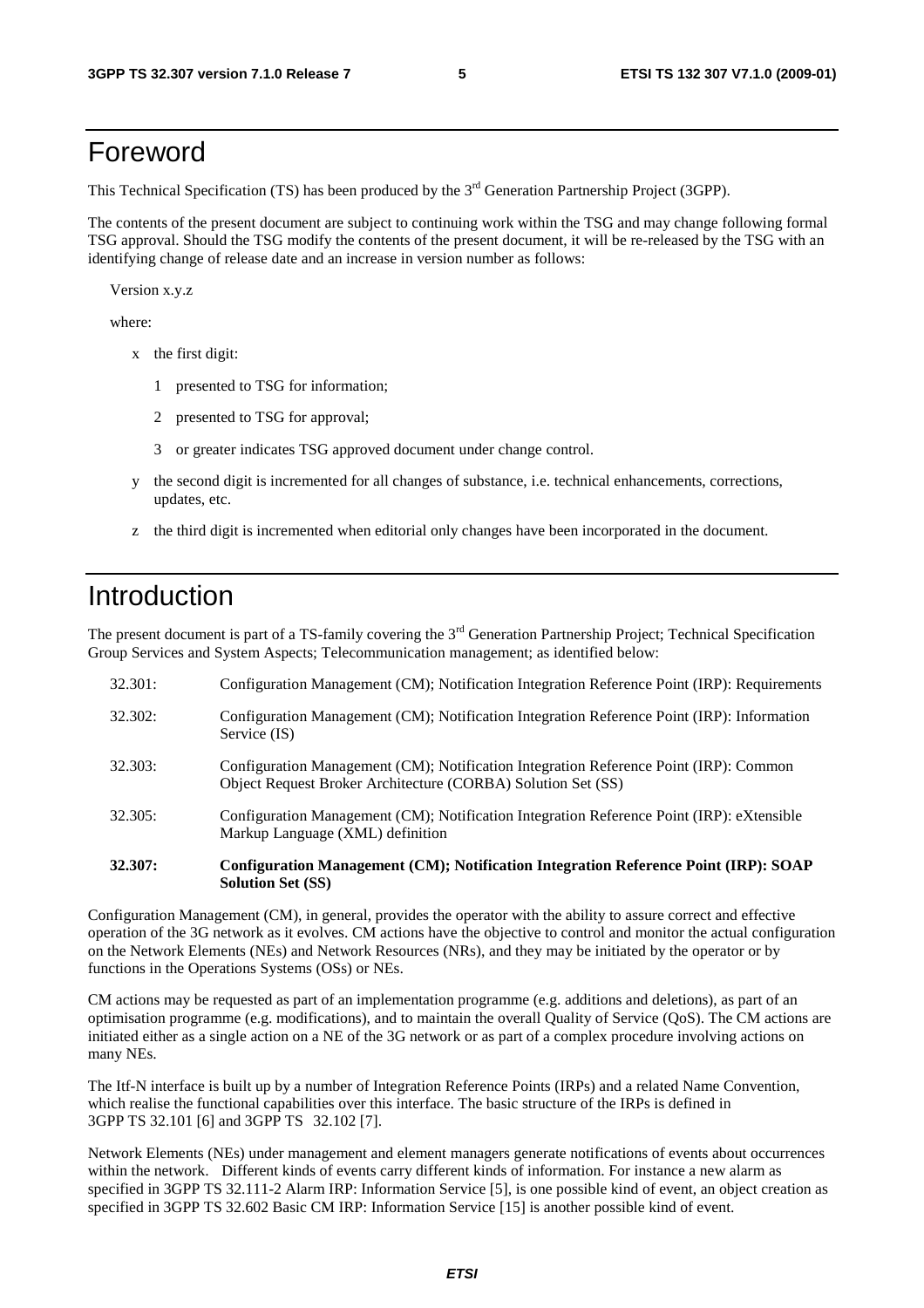Information of an event is carried in notification. An IRPAgent (typically an EM or a NE) emits notifications. IRPManager (typically a network management system) receives notifications. The purpose of Notification IRP is to define an interface through which an IRPManager can subscribe to IRPAgent for receiving notifications.

This IRP bases its design on work captured in ITU-T Recommendation X.734 [2], The central design ideas are:

- Separation of notification Consumers (IRPManagers) from Producers (IRPAgents);
- Notifications are sent to IRPManagers without the need for IRPManagers to periodically check for new notifications.

Common characteristics related to notifications in all other IRPs are gathered in one IRP.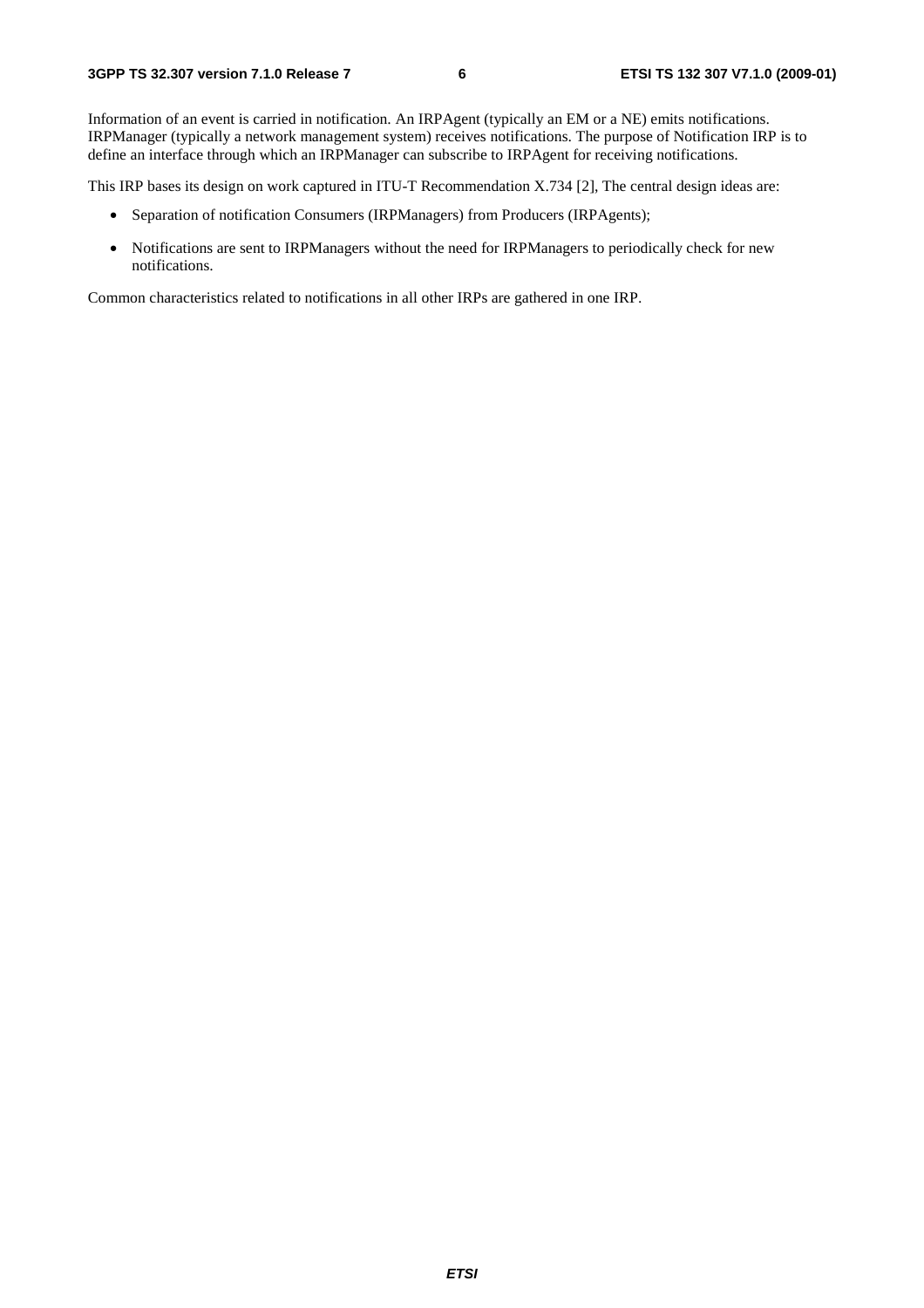## 1 Scope

The present document specifies the SOAP Solution Set for the IRP whose semantics is specified in Notification IRP: Information Service (3GPP TS 32.302 [4]).

This Solution Set specification is related to 3GPP TS 32.302 V7.0.X.

## 2 References

The following documents contain provisions which, through reference in this text, constitute provisions of the present document.

- References are either specific (identified by date of publication, edition number, version number, etc.) non-specific.
- For a specific reference, subsequent revisions do not apply.
- For a non-specific reference, the latest version applies. In the case of a reference to a 3GPP document (including a GSM document), a non-specific reference implicitly refers to the latest version of that document *in the same Release as the present document*.
- [1] ITU-T Recommendation X.736: "Information technology Open Systems Interconnection Systems Management: Security alarm reporting function".
- [2] ITU-T Recommendation X.734 (1992): "Information technology Open Systems Interconnection Systems management: Event report management function".
- [3] 3GPP TS 32.312: "Telecommunication management; Generic Integration Reference Point (IRP) management; Information Service (IS)".
- [4] 3GPP TS 32.302: "Telecommunication management; Configuration Management (CM); Notification Integration Reference Point (IRP): Information Service (IS)".
- [5] 3GPP TS 32.111-2: "Telecommunication management; Fault Management; Part 2: Alarm Integration Reference Point (IRP): Information Service (IS)".
- [6] 3GPP TS 32.101: "Telecommunication management; Principles and high level requirements".
- [7] 3GPP TS 32.102: "Telecommunication management; Architecture".
- [8] 3GPP TS 32.301: "Telecommunication Management; Configuration Management (CM); Notification Integration Reference Point (IRP): Requirements".
- [9] 3GPP TS 32.317: "Telecommunication management; Generic Integration Reference Point (IRP) management; SOAP solution set".
- [10] 3GPP TS 32.311: "Telecommunication management; Generic Integration Reference Point (IRP) management; Requirements".
- [11] 3GPP TS 32.172: "Telecommunication management; Subscription Management (SuM) Network Resource Model (NRM) Integration Reference Point (IRP): Information Service".
- [12] W3C SOAP 1.1 specification [\(http://www.w3.org/TR/2000/NOTE-SOAP-20000508/](http://www.w3.org/TR/2000/NOTE-SOAP-20000508/))
- [13] W3C XPath 1.0 specification [\(http://www.w3.org/TR/1999/REC-xpath-19991116\)](http://www.w3.org/TR/1999/REC-xpath-19991116)
- [14] W3C WSDL 1.1 specification [\(http://www.w3.org/TR/2001/NOTE-wsdl-20010315](http://www.w3.org/TR/wsdl))
- [15] 3GPP TS 32.602: "Telecommunication management; Configuration Management (CM); Basic CM Integration Reference Point (IRP): Information Service (IS)".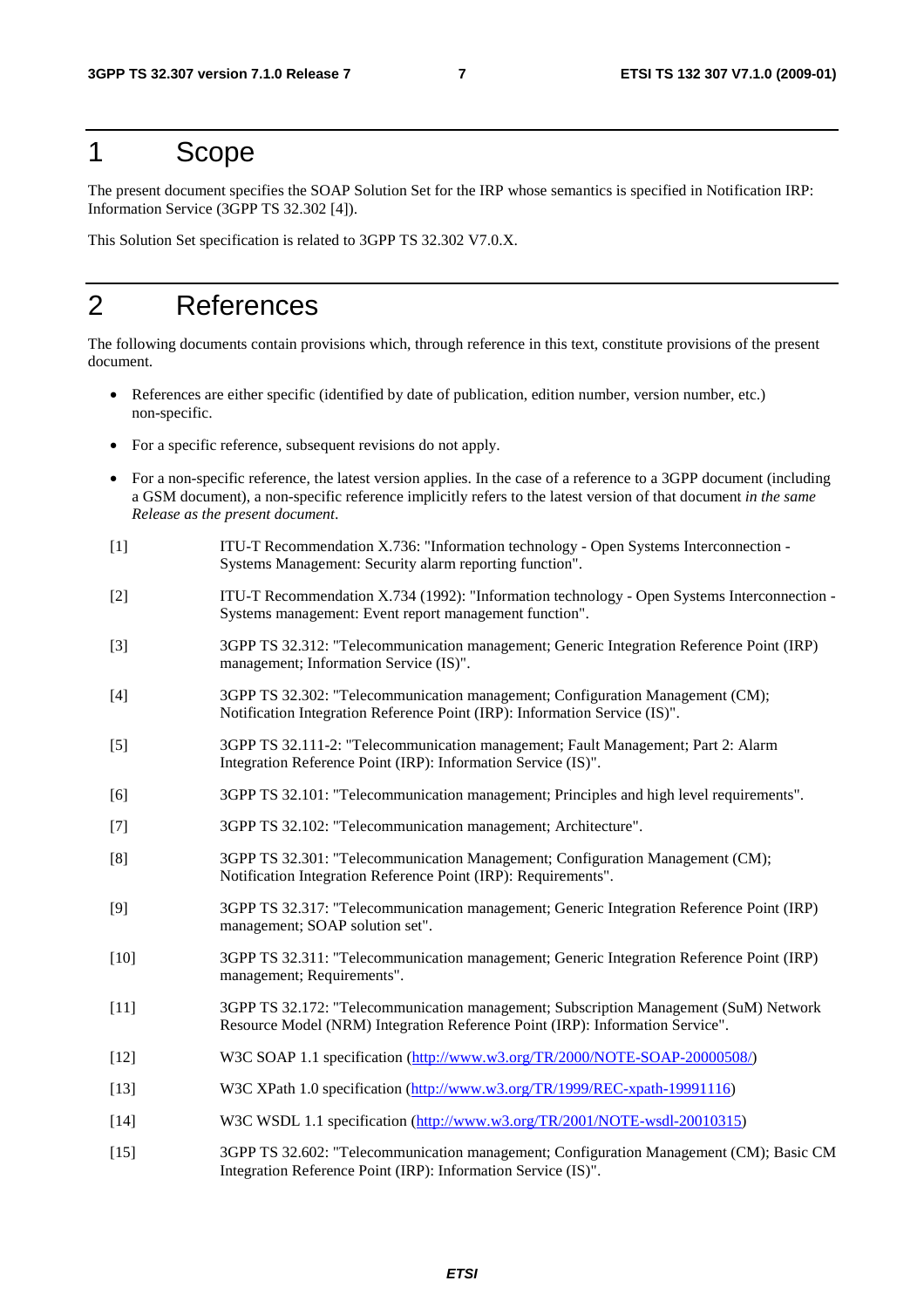[16] 3GPP TS 32.305: "Telecommunication management; Configuration Management (CM); Notification Integration Reference Point (IRP): eXtensible Markup Language (XML) definition". [17] WS-I Basic Profile Version 1.1 [\(http://www.ws-i.org/Profiles/BasicProfile-1.1-2004-08-24.html](http://www.ws-i.org/Profiles/BasicProfile-1.1-2004-08-24.html)) [18] W3C SOAP 1.2 specification [\(http://www.w3.org/TR/soap12-part1/\)](http://www.w3.org/TR/soap12-part1/)

## 3 Definitions and abbreviations

### 3.1 Definitions

For the purposes of the present document, the terms and definitions given in 3GPP TS 32.101 [6], 3GPP TS 32.102 [7] and 3GPP TS 32.301 [8] and the following apply:

**IRP document version number string (or "IRPVersion"):** See 3GPP TS 32.311 [10].

### 3.2 Abbreviations

For the purposes of the present document, the following abbreviations apply:

| CМ          | <b>Configuration Management</b>            |
|-------------|--------------------------------------------|
| EM          | <b>Element Manager</b>                     |
| IS          | <b>Information Service</b>                 |
| <b>NE</b>   | Network Element                            |
| <b>NV</b>   | Name and Value pair                        |
| QoS         | Quality of Service                         |
| SS          | <b>Solution Set</b>                        |
| <b>WSDL</b> | Web Service Description Language           |
| WS-I        | Web Services Interoperability Organization |
|             |                                            |

## 4 Architectural features

The overall architectural feature of Notification IRP is specified in 3GPP TS 32.302 [4]. This clause specifies features that are specific to the SOAP solution set.

The SOAP 1.1 specification [12] and WSDL 1.1 specification [14] are supported.

The SOAP 1.2 specification [18] is supported optionally.

This specification uses "document" style in WSDL file.

This specification uses "literal" encoding style in WSDL file.

The IRPAgent shall support the push interface model that means IRPAgent sends notifications to IRPManager as soon as new events occur. IRPManager does not need to check ("pull") for events.

The 'Notification' definition is imported from Notification IRP XML Definition [16].

This specification uses a number of namespace prefixes throughout that are listed in Table 4.1.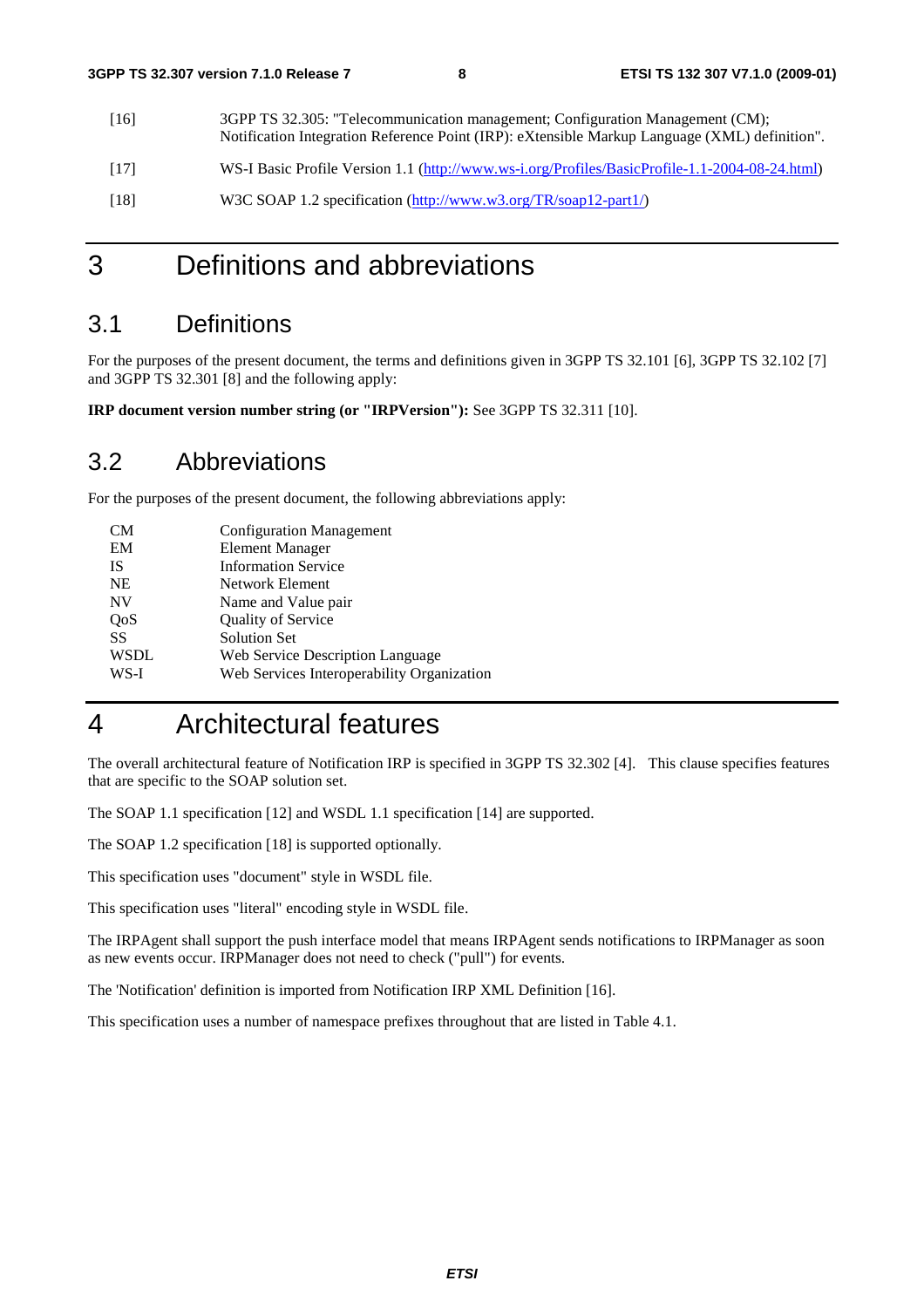| <b>PREFIX</b>    | <b>NAMESPACE</b>                                                                            |
|------------------|---------------------------------------------------------------------------------------------|
| http             | http://schemas.xmlsoap.org/wsdl/http/                                                       |
| soap             | http://schemas.xmlsoap.org/wsdl/soap/                                                       |
| SOAP-ENV         | http://schemas.xmlsoap.org/soap/envelope/                                                   |
| SOAP-ENC or      | http://schemas.xmlsoap.org/soap/encoding/                                                   |
| soapenc          |                                                                                             |
| xs or xsd        | http://www.w3.org/2001/XMLSchema                                                            |
| xsi              | http://www.w3.org/2001/XMLSchema-instance                                                   |
| ntflRPSystem     | http://www.3gpp.org/ftp/Specs/archive/32_series/32.307/schema/32307-                        |
|                  | 710/NotificationIRPSystem                                                                   |
| ntflRPData       | http://www.3gpp.org/ftp/Specs/archive/32_series/32.307/schema/32307-710/NotificationIRPData |
| ntflRPNtfSystem  | http://www.3gpp.org/ftp/Specs/archive/32_series/32.307/schema/32307-                        |
|                  | 710/notification/NotificationIRPNtfSystem                                                   |
| ntflRPNtfData    | http://www.3gpp.org/ftp/Specs/archive/32_series/32.307/schema/32307-                        |
|                  | 710/notification/NotificationIRPNtfData                                                     |
| genericlRPSystem | http://www.3gpp.org/ftp/Specs/archive/32_series/32.317/schema/32317-710/GenericlRPSystem    |

**Table 4.1: Prefixes and Namespaces used in this specification**

The WSDL structure is like Figure 4.1:







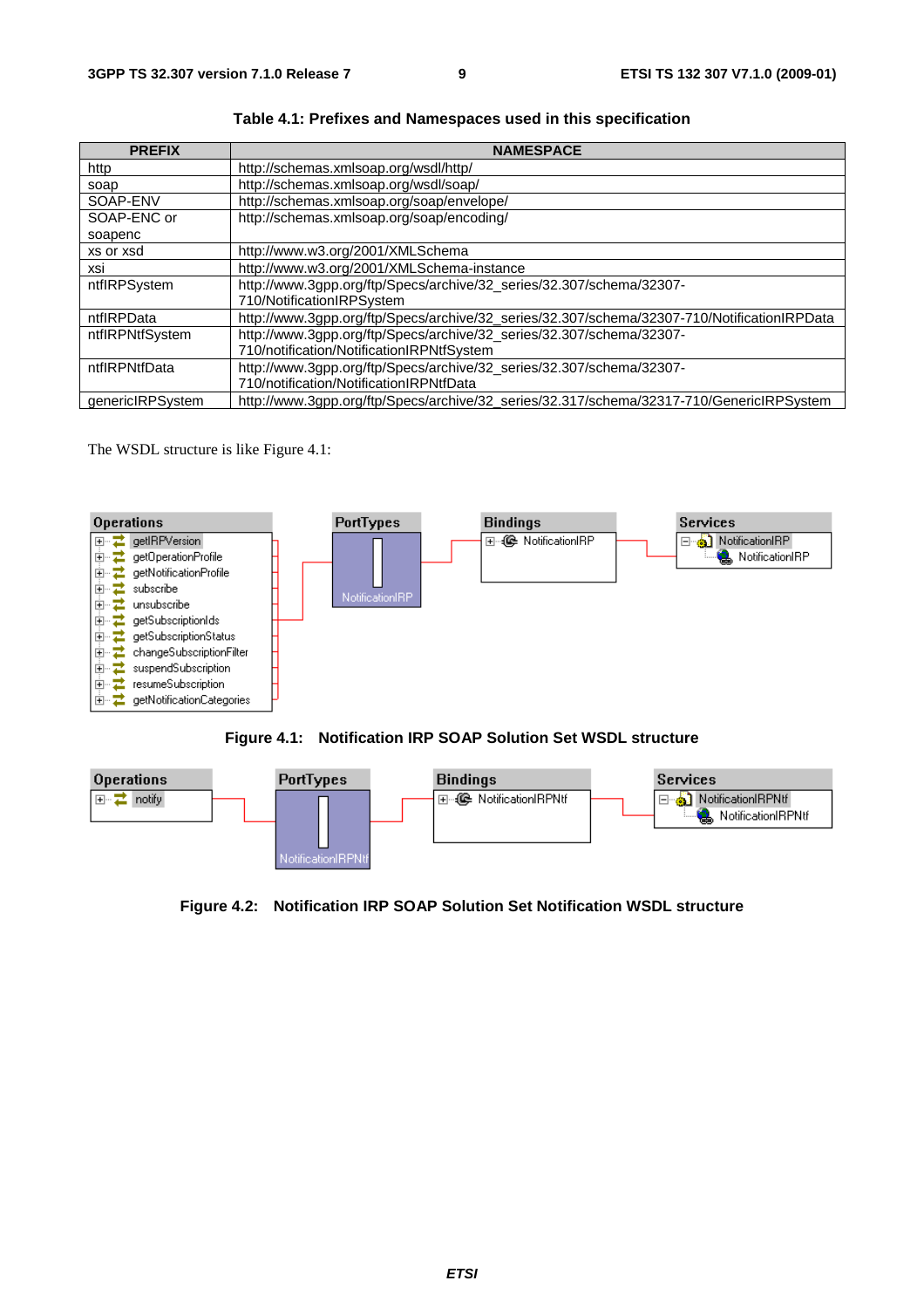## 5 Mapping

## 5.1 Operation mapping

Notification IRP: IS (3GPP TS 32.302 [5]) defines semantics of operations visible across this IRP. These operations are the operations of the IOCs defined in 3GPP TS 32.302 [5].

Table 5.1 maps the operations defined in Notification IRP: IS (3GPP TS 32.302 [5]) to their equivalents (methods) in this Solution Set (SS). Specifically, the table 5.1 maps the operations of the IOCs defined in 3GPP TS 32.302 [5] to their equivalents in this SS. Since one of the IOCs, the NotificationIRP IOC, inherits from the ManagedGenericIRP IOC [4], the table 5.1 also maps the operations of ManagedGenericIRP IOC to their equivalents (methods) in this SS.

Table 5.1 also qualifies if a method is Mandatory (M) or Optional (O).

| IS Operations in 3GPP TS 32.302 [5]                                                                                                                                  | <b>SS Operations</b>      | Qualifier |
|----------------------------------------------------------------------------------------------------------------------------------------------------------------------|---------------------------|-----------|
| subscribe                                                                                                                                                            | subscribe                 | м         |
| unsubscribe                                                                                                                                                          | unsubscribe               | М         |
| getSubscriptionIds                                                                                                                                                   | getSubscriptionIds        | Ω         |
| getSubscriptionStatus                                                                                                                                                | getSubscriptionStatus     | Ω         |
| changeSubscriptionFilter                                                                                                                                             | changeSubscriptionFilter  | റ         |
| suspendSubscription                                                                                                                                                  | suspendSubscription       | റ         |
| resumeSubscription                                                                                                                                                   | resumeSubscription        | ∩         |
| getNotificationCategories                                                                                                                                            | getNotificationCategories | റ         |
| getIRPVersion (see note.)                                                                                                                                            | getIRPVersion             | M         |
| getOperationProfile (see note.)                                                                                                                                      | getOperationProfile       |           |
| getNotificationProfile (see note.)                                                                                                                                   | getNotificationProfile    | ∩         |
| NOTE: These 3 operations are operations of ManagedGenericIRP IOC specified in 3GPP TS 32.312 [4].<br>The NotificationIRP IOC of 3GPP TS 32.302 [5] inherits from it. |                           |           |

**Table 5.1: Mapping from IS Operation to SS Equivalents** 

## 5.2 Filter language

The filter language used in the SS is the XPath Language (see W3C XPath 1.0 specification [13]). IRPAgents may throw a FilterComplexityLimit fault when a given filter is too complex.

## 5.3 Common datatype definition

### 5.3.1 NotificationCategorySetType

```
<complexType name="NotificationCategorySetType"> 
<complexContent> 
<extension base="ntfIRPData:VersionNumberSetType"> 
   </extension> 
</complexContent> 
</complexType>
```
## 5.3.2 SubscriptionStateType

```
<simpleType name="SubscriptionStateType"> 
<restriction base="string"> 
       <enumeration value="Suspended"/> 
       <enumeration value="NotSuspended"/> 
   </restriction> 
</simpleType>
```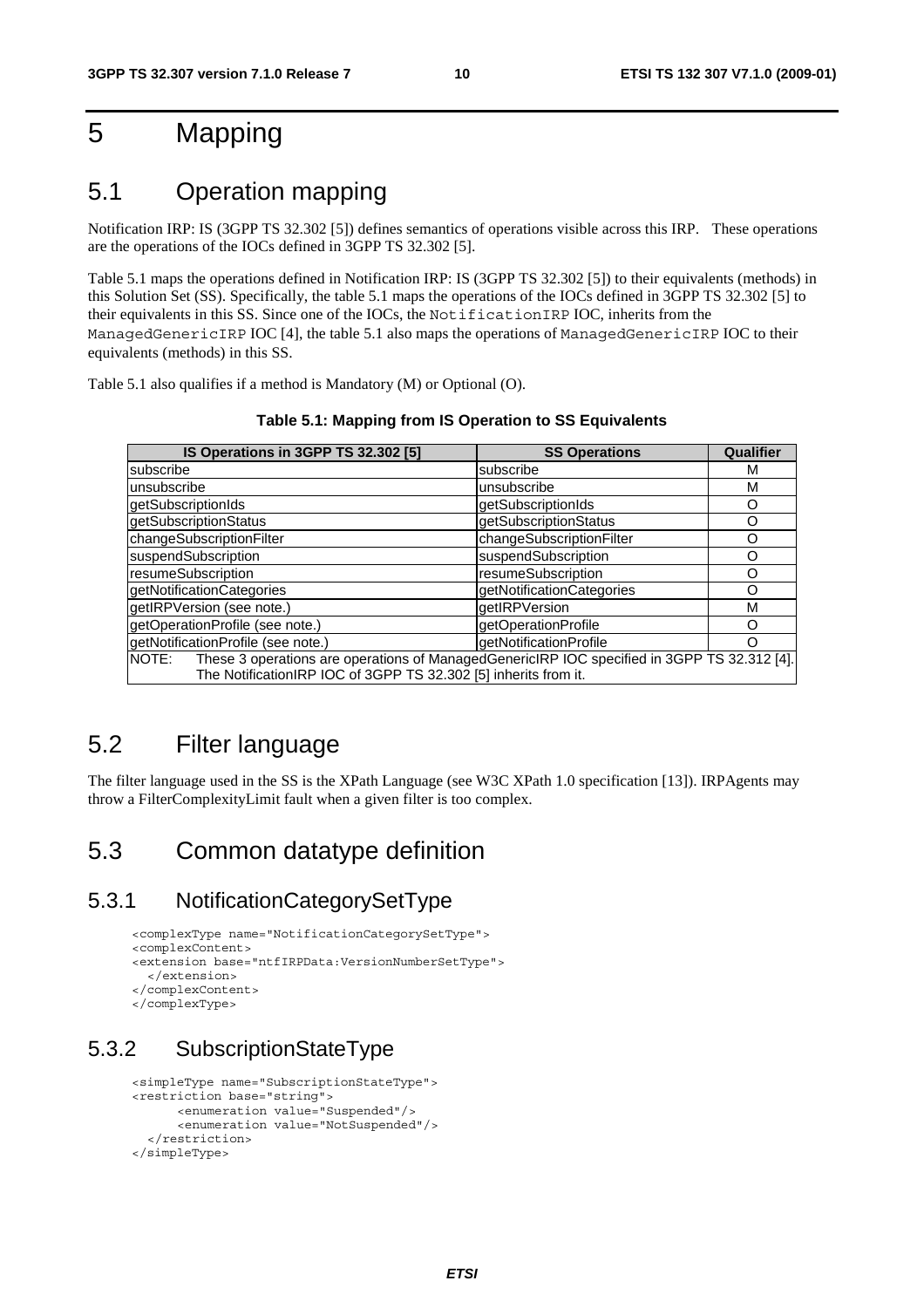## 5.4 Operation parameter mapping

3GPP TS 32.302 [5] defines semantics of parameters carried in operations across the Notification IRP. The tables below show the mapping of these parameters, as per operation, to their equivalents defined in this SS.

### 5.4.1 Operation subscribe

#### 5.4.1.1 Input parameters

#### **Table 5.4.1.1: Mapping from IS subscribe input parameters to SS equivalents**

|                     | <b>IS Operation parameter</b>                                                                                                                                                                                                                                     | <b>SS Method parameter</b>                                                             | Qualifier |
|---------------------|-------------------------------------------------------------------------------------------------------------------------------------------------------------------------------------------------------------------------------------------------------------------|----------------------------------------------------------------------------------------|-----------|
| managerReference    |                                                                                                                                                                                                                                                                   | anyURI managerReference                                                                | м         |
| timeTick            |                                                                                                                                                                                                                                                                   | long timeTick                                                                          | O         |
|                     | InotificationCategories                                                                                                                                                                                                                                           | ntflRPData:NotificationCategorySetType notificationCategories                          |           |
| filter              |                                                                                                                                                                                                                                                                   | string filter (see note 1)                                                             | O         |
|                     |                                                                                                                                                                                                                                                                   | anyURI ntfTransServiceNS (see note 2)                                                  | м         |
| NOTE1:              |                                                                                                                                                                                                                                                                   | The grammar of the filter string is XPath defined by W3C XPath 1.0 specification [12]. |           |
| NOTE <sub>2</sub> : | This parameter is used to specify the name space of the Web Notification Transmission Service that will be<br>used for sending notification.<br>The 'http://www.3gpp.org/ftp/Specs/archive/32_series/32307/schema/32307-710/notification'<br>should be supported. |                                                                                        |           |

Here is the XML schema fragment of the subscribe request:

```
<!-- subscribe Request --> 
<element name="subscribe"> 
<complexType> 
<sequence> 
 <element name="managerReference" type="anyURI"/> 
  <element name="timeTick" type="long" minOccurs="0"/> 
  <element name="notificationCategories" type="ntfIRPData:NotificationCategorySetType" 
  minOccurs="0"/> 
  <element name="filter" type="string" minOccurs="0"/> 
  <element name="ntfTransServiceNS" type="anyURI"/> 
</sequence> 
</complexType> 
</element>
```
#### 5.4.1.2 Output parameters

#### **Table 5.4.1.2: Mapping from IS subscribe output parameters to SS equivalents**

| <b>IS Operation parameter</b> | <b>SS Method parameter</b>  | <b>Qualifier</b> |
|-------------------------------|-----------------------------|------------------|
| subscriptionId                | string subscriptionId       | м                |
| <b>Istatus</b>                | IntfIRPData:subscribeFaultI | М                |

Here is the XML schema fragment of the subscribe response:

```
<!-- subscribe Response --> 
<element name="subscribeResponse"> 
<complexType> 
<sequence> 
  <element name="subscriptionId" type="string"/> 
</sequence> 
</complexType> 
</element>
```
#### 5.4.1.3 Fault definition

```
<!-- subscribe Fault --> 
<element name="subscribeFault"> 
<complexType> 
<choice>
```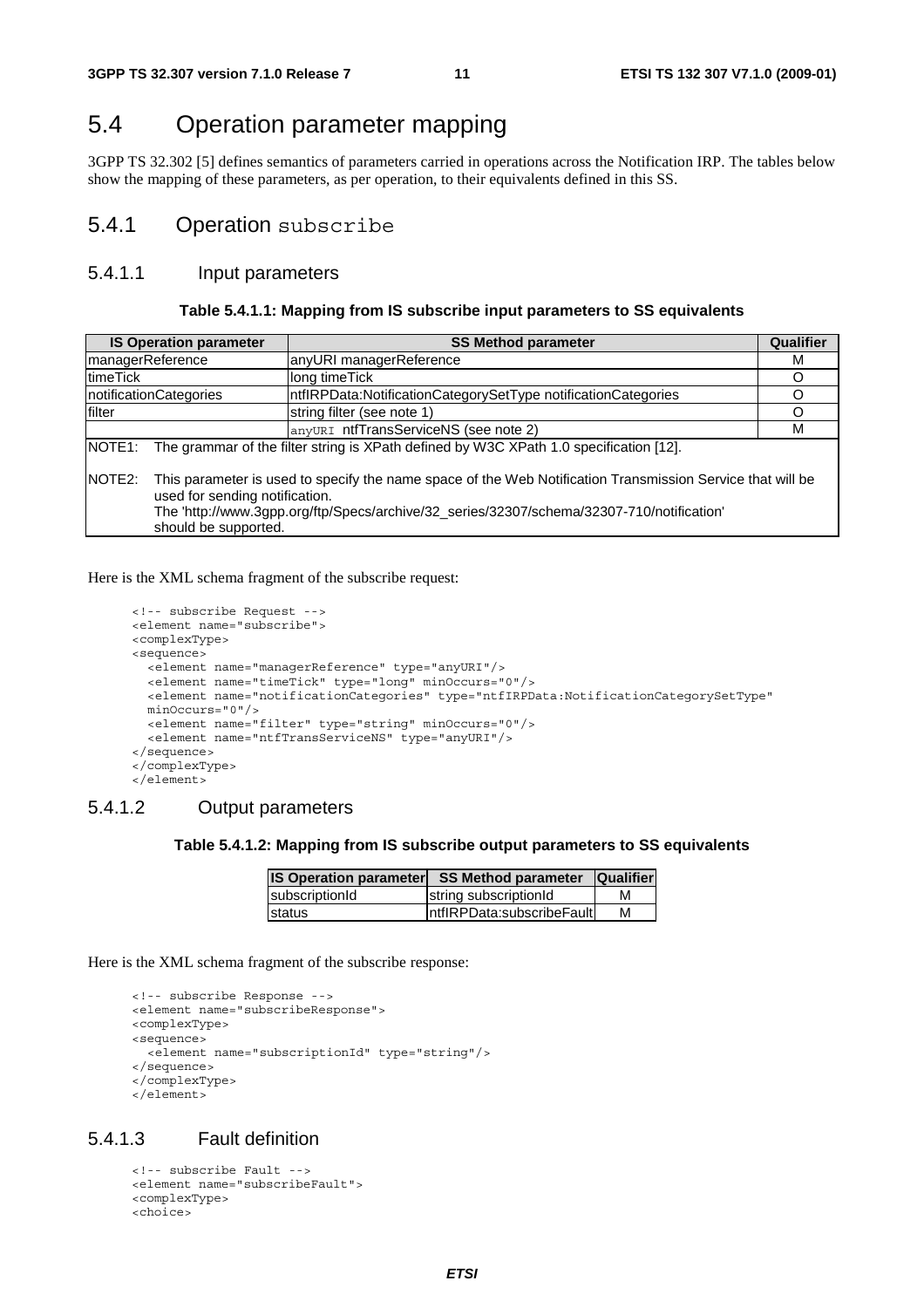```
<element name="AlreadySubscribedFault" type="string"/> 
  <element name="AtLeastOneNotificationCategoryNotSupportedFault" type="string"/> 
  <element name="subscribeFault" type="string"/> 
  <element ref="ntfIRPData:InvalidParameterFault"/> 
</choice> 
</complexType> 
</element>
```
### 5.4.2 Operation unsubscribe

#### 5.4.2.1 Input parameters

#### **Table 5.4.2.1: Mapping from IS unsubscribe input parameters to SS equivalents**

| <b>IS Operation parameter</b> | <b>SS Method parameter</b> | <b>Qualifier</b> |
|-------------------------------|----------------------------|------------------|
| <b>ImanagerReference</b>      | anyURI managerReference    | M                |
| subscriptionId                | string subscriptionId      |                  |

Here is the XML schema fragment of the unsubscribe request:

```
<!-- unsubscribe Request --> 
<element name="unsubscribe"> 
<complexType> 
<sequence> 
<element name="managerReference" type="anyURI"/> 
<element name="subscriptionId" type="string" minOccurs="0"/> 
</sequence> 
</complexType> 
</element>
```
#### 5.4.2.2 Output parameters

#### **Table 5.4.2.2: Mapping from IS unsubscribe output parameters to SS equivalents**

| <b>IS Operation parameter</b> | <b>SS Method parameter</b>    | <b>Qualifier</b> |
|-------------------------------|-------------------------------|------------------|
| <b>Status</b>                 | IntflRPData:unsubscribeFaultL |                  |

Here is the XML schema fragment of the unsubscribe response:

```
<!-- unsubscribe Response --> 
<element name="unsubscribeResponse"> 
</element>
```
#### 5.4.2.3 Fault definition

```
<!-- unsubscribe Fault --> 
<element name="unsubscribeFault"> 
<complexType> 
<choice> 
  <element name="unsubscribeFault" type="string"/> 
  <element ref="ntfIRPData:InvalidParameterFault"/> 
</choice> 
</complexType> 
</element>
```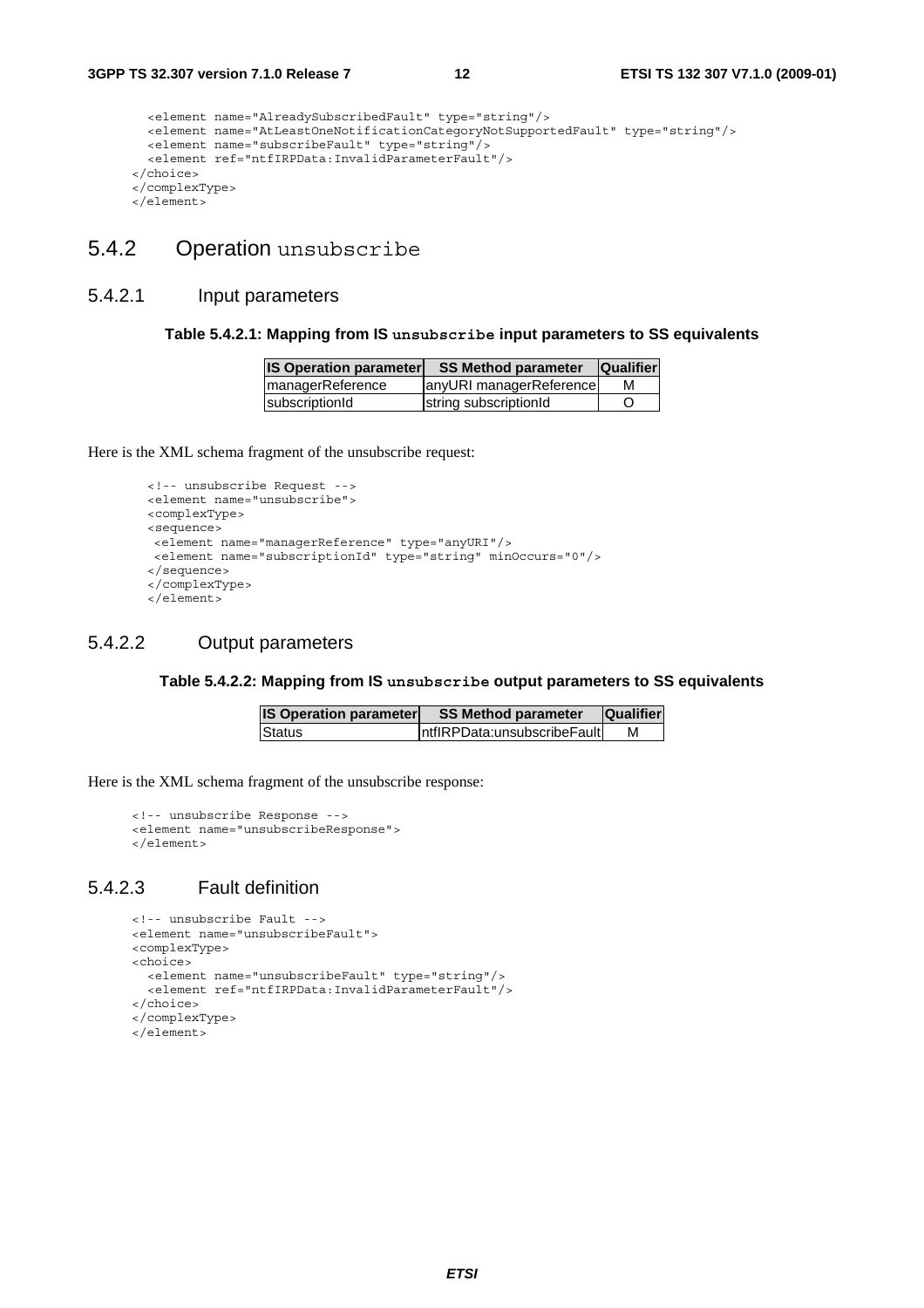#### 5.4.3 Operation getSubscriptionIds

#### 5.4.3.1 Input parameters

#### **Table 5.4.3.1: Mapping from IS getSubscriptionIds input parameters to SS equivalents**

| <b>IS Operation parameter</b> | <b>SS Method parameter</b> | <b>Qualifier</b> |
|-------------------------------|----------------------------|------------------|
| <b>ImanagerReference</b>      | anyURI managerReference    | м                |

Here is the XML schema fragment of the getSubscriptionIds request:

```
<!-- getSubscriptionIds Request --> 
<element name="getSubscriptionIds"> 
<complexType> 
<sequence> 
<element name="managerReference" type="anyURI"/> 
</sequence> 
</complexType> 
</element>
```
#### 5.4.3.2 Output parameters

#### **Table 5.4.3.2: Mapping from IS getSubscriptionIds output parameters to SS equivalents**

| <b>IS Operation parameter</b> | <b>SS Method parameter</b>           | <b>Qualifier</b> |
|-------------------------------|--------------------------------------|------------------|
| IsubscriptionIdSet            | sequence of string subscriptionIdSet |                  |
| Istatus                       | IntflRPData:getSubscriptionIdsFault  | м                |

Here is the XML schema fragment of the getSubscriptionIds response:

```
<!-- getSubscriptionIds Response --> 
<element name="getSubscriptionIdsResponse"> 
<complexType> 
    <sequence> 
        <element name="subscriptionIdSet"> 
           <complexType> 
            <sequence> 
              <element name="subscriptionId" type="string" maxOccurs="unbounded"/> 
            </sequence> 
           </complexType> 
        </element> 
    </sequence> 
</complexType> 
</element>
```
#### 5.4.3.3 Fault definition

```
<!-- getSubscriptionIds Fault --> 
<element name="getSubscriptionIdsFault"> 
<complexType> 
<choice> 
   <element name="getSubscriptionIdsFault" type="string"/> 
   <element ref="ntfIRPData:OperationNotSupportedFault"/> 
   <element ref="ntfIRPData:InvalidParameterFault"/> 
</choice> 
</complexType> 
</element>
```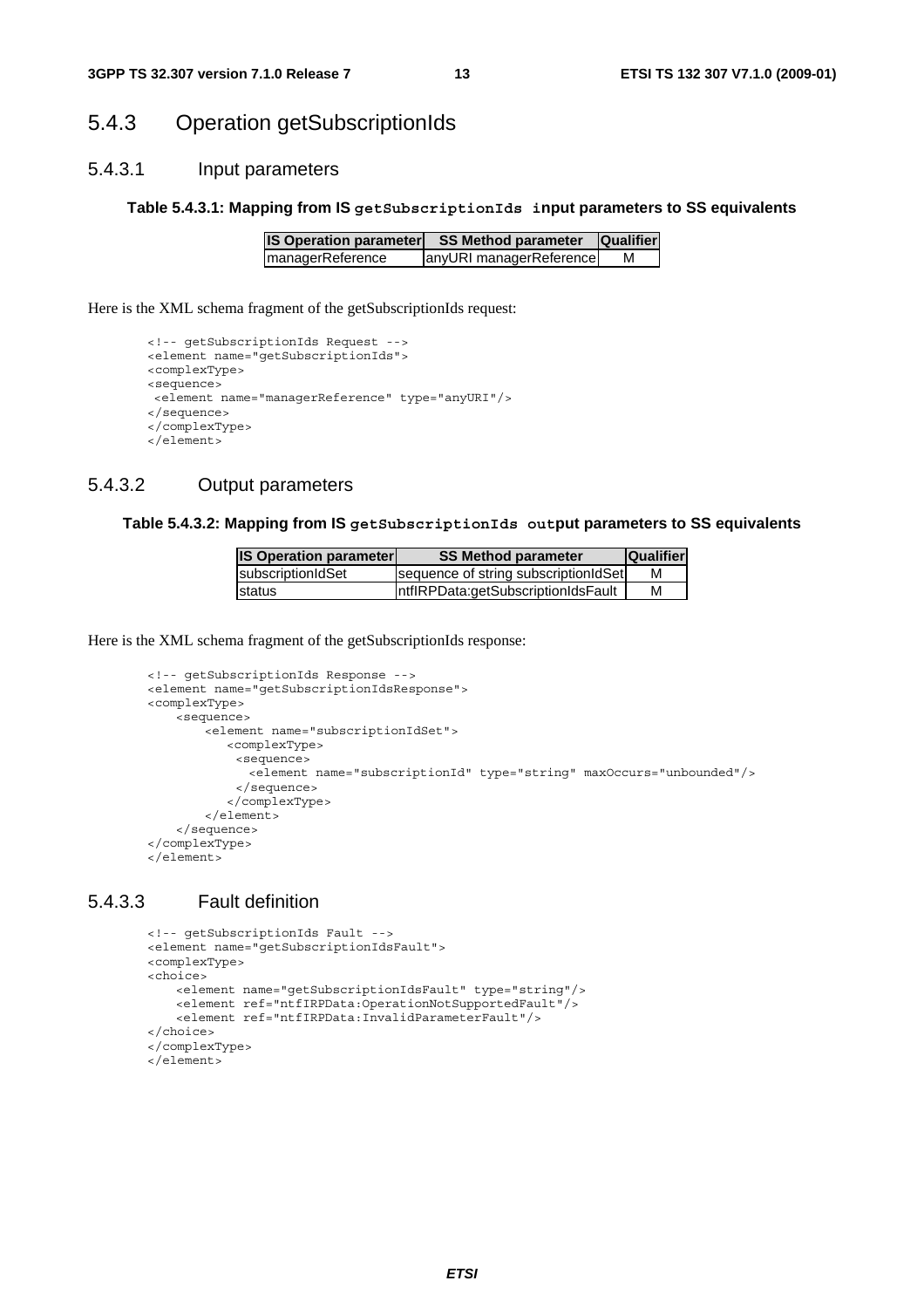### 5.4.4 Operation getSubscriptionStatus

#### 5.4.4.1 Input parameters

#### **Table 5.4.4.1: Mapping from IS getSubscriptionStatus input parameters to SS equivalents**

| IS Operation parameter SS Method parameter Qualifier |                       |   |
|------------------------------------------------------|-----------------------|---|
| subscriptionId                                       | string subscriptionId | м |

Here is the XML schema fragment of the getSubscriptionStatus request:

```
<!-- getSubscriptionStatus Request --> 
<element name="getSubscriptionStatus"> 
 <complexType> 
  <sequence> 
      <element name="subscriptionId" type="string"/> 
  </sequence> 
 </complexType> 
</element>
```
### 5.4.4.2 Output parameters

#### **Table 5.4.4.2: Mapping from IS getSubscriptionStatus output parameters to SS equivalents**

| <b>IS Operation parameter</b>                                                                   | <b>SS Method parameter</b>                                     | <b>Qualifier</b> |
|-------------------------------------------------------------------------------------------------|----------------------------------------------------------------|------------------|
| notificationCategories                                                                          | IntflRPData:NotificationCategorySetType notificationCategories |                  |
| IfilterInEffect                                                                                 | string filterInEffect (see note)                               |                  |
| <b>SubscriptionState</b>                                                                        | IntflRPData:SubscriptionStateType SubscriptionState            |                  |
| ItimeTick                                                                                       | long time Tick                                                 |                  |
| status                                                                                          | IntflRPData:getSubscriptionStatusFault                         |                  |
| NOTE:<br>The grammar of the filter string is XPath defined by W3C XPath 1.0 specification [12]. |                                                                |                  |

Here is the XML schema fragment of the getSubscriptionStatus response:

```
<!-- getSubscriptionStatus Response --> 
<element name="getSubscriptionStatusResponse"> 
<complexType> 
<sequence> 
   .<br>element name="notificationCategories" type="ntfIRPData:NotificationCategorySetType"
   minOc^{ours} = "0"/>
    <element name="filterInEffect" type="string" minOccurs="0"/> 
     <element name="SubscriptionState" type="ntfIRPData:SubscriptionStateType" 
minOccurs="0"/> 
    <element name="timeTick" type="long" minOccurs="0"/> 
</sequence> 
</complexType> 
</element>
```
#### 5.4.4.3 Fault definition

```
<!-- getSubscriptionStatus Fault --> 
 <element name="getSubscriptionStatusFault"> 
     <complexType> 
         <choice> 
             <element name="getSubscriptionStatusFault" type="string"/> 
             <element ref="ntfIRPData:OperationNotSupportedFault"/> 
              <element ref="ntfIRPData:InvalidParameterFault"/> 
         </choice> 
     </complexType> 
 </element>
```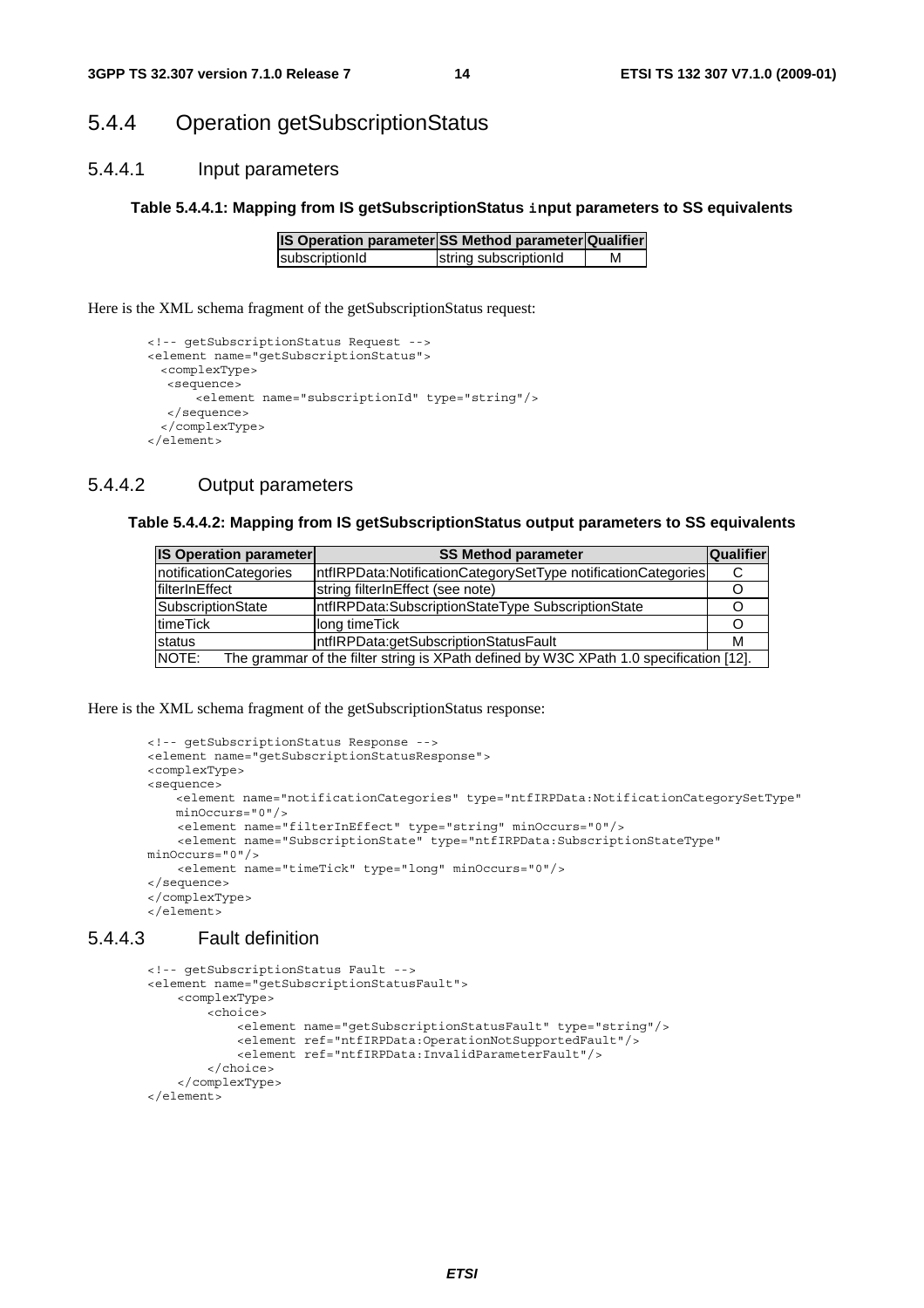### 5.4.5 Operation changeSubscriptionFilter

#### 5.4.5.1 Input parameters

#### **Table 5.4.5.1: Mapping from IS changeSubscriptionFilter input parameters to SS equivalents**

| <b>IS Operation parameter</b> | <b>SS Method parameter</b>                                                             | Qualifier |
|-------------------------------|----------------------------------------------------------------------------------------|-----------|
| <b>IsubscriptionId</b>        | string subscriptionId                                                                  | М         |
| lfilter                       | string filter (see note)                                                               |           |
| <b>NOTE:</b>                  | The grammar of the filter string is XPath defined by W3C XPath 1.0 specification [12]. |           |

Here is the XML schema fragment of the changeSubscriptionFilter request:

```
<!-- changeSubscriptionFilter Request --> 
<element name="changeSubscriptionFilter"> 
<complexType> 
<sequence> 
   <element name="subscriptionId" type="string"/> 
   <element name="filter" type="string" minOccurs="0"/> 
</sequence> 
</complexType> 
</element>
```
#### 5.4.5.2 Output parameters

#### **Table 5.4.5.2: Mapping from IS changeSubscriptionFilter output parameters to SS equivalents**

| <b>IS Operation parameter</b> | <b>SS Method parameter</b>                | <b>Qualifier</b> |
|-------------------------------|-------------------------------------------|------------------|
| <b>Istatus</b>                | ntflRPData: changeSubscriptionFilterFault | м                |

Here is the XML schema fragment of the changeSubscriptionFilter response:

```
<!-- changeSubscriptionFilter Response --> 
<element name="changeSubscriptionFilterResponse"> 
</element>
```
#### 5.4.5.3 Fault definition

```
<!-- changeSubscriptionFilter Fault --> 
 <element name="changeSubscriptionFilterFault"> 
     <complexType> 
        \n  <choice\sim <element name="changeSubscriptionFilterFault" type="string"/> 
             <element ref="ntfIRPData:OperationNotSupportedFault"/> 
             <element ref="ntfIRPData:InvalidParameterFault"/> 
         </choice> 
     </complexType> 
 </element>
```
### 5.4.6 Operation suspendSubscription

#### 5.4.6.1 Input parameters

**Table 5.4.6.1: Mapping from IS suspendSubscription input parameters to SS equivalents** 

| IS Operation parameter SS Method parameter Qualifier |                       |   |
|------------------------------------------------------|-----------------------|---|
| subscriptionId                                       | string subscriptionId | м |

Here is the XML schema fragment of the suspendSubscription request:

```
<!-- suspendSubscription Request --> 
<element name="suspendSubscription"> 
   <complexType>
```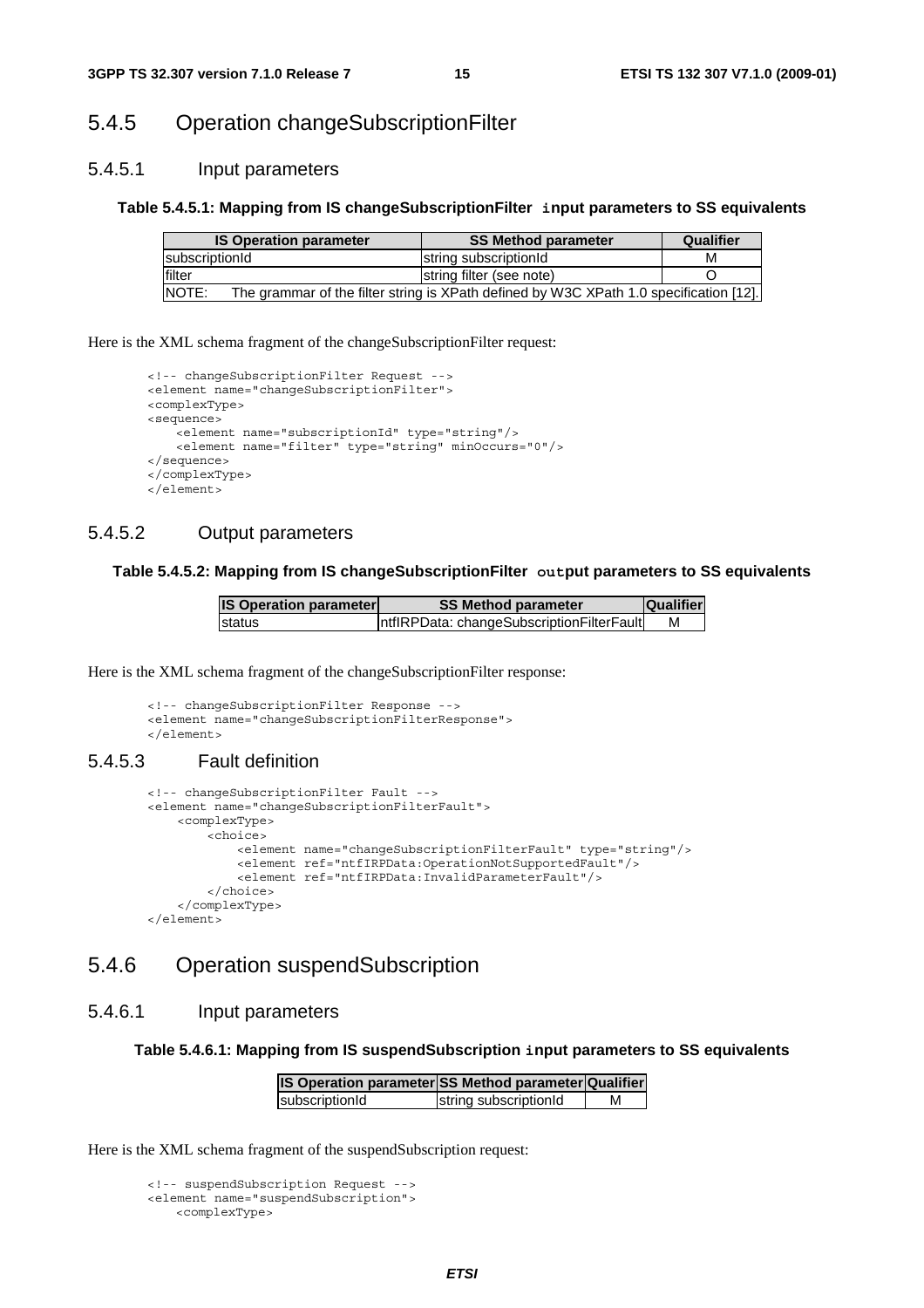```
<sequence> 
            -<br><element name="subscriptionId" type="string"/>
        </sequence> 
    </complexType> 
</element>
```
#### 5.4.6.2 Output parameters

**Table 5.4.6.2: Mapping from IS suspendSubscription output parameters to SS equivalents** 

| <b>IS Operation parameter</b> | <b>SS Method parameter</b>           | <b>Qualifier</b> |
|-------------------------------|--------------------------------------|------------------|
| Istatus                       | IntflRPData:suspendSubscriptionFault | М                |

Here is the XML schema fragment of the suspendSubscription response:

```
<!-- suspendSubscription Response --> 
<element name="suspendSubscriptionResponse"> 
</element>
```
#### 5.4.6.3 Fault definition

```
<!-- suspendSubscription Fault --> 
 <element name="suspendSubscriptionFault"> 
     <complexType> 
         <choice> 
             <element name="suspendSubscriptionFault" type="string"/> 
             <element ref="ntfIRPData:OperationNotSupportedFault"/> 
             <element ref="ntfIRPData:InvalidParameterFault"/> 
         </choice> 
     </complexType> 
 </element>
```
#### 5.4.7 Operation resumeSubscription

#### 5.4.7.1 Input parameters

#### **Table 5.4.7.1: Mapping from IS resumeSubscription input parameters to SS equivalents**

| IS Operation parameter SS Method parameter Qualifier |                       |  |
|------------------------------------------------------|-----------------------|--|
| subscriptionId                                       | string subscriptionId |  |

Here is the XML schema fragment of the resumeSubscription request:

```
<!-- resumeSubscription Request --> 
<element name="resumeSubscription"> 
    <complexType> 
       <sequence> 
            .<br><element name="subscriptionId" type="string"/>
       </sequence> 
    </complexType> 
</element>
```
#### 5.4.7.2 Output parameters

#### **Table 5.4.7.2: Mapping from IS resumeSubscription output parameters to SS equivalents**

| <b>IS Operation parameter</b> | <b>SS Method parameter</b>          | <b>Qualifier</b> |
|-------------------------------|-------------------------------------|------------------|
| Istatus                       | IntflRPData:resumeSubscriptionFault | М                |

Here is the XML schema fragment of the resumeSubscription response:

<sup>&</sup>lt;!-- resumeSubscription Response --> <element name="resumeSubscriptionResponse">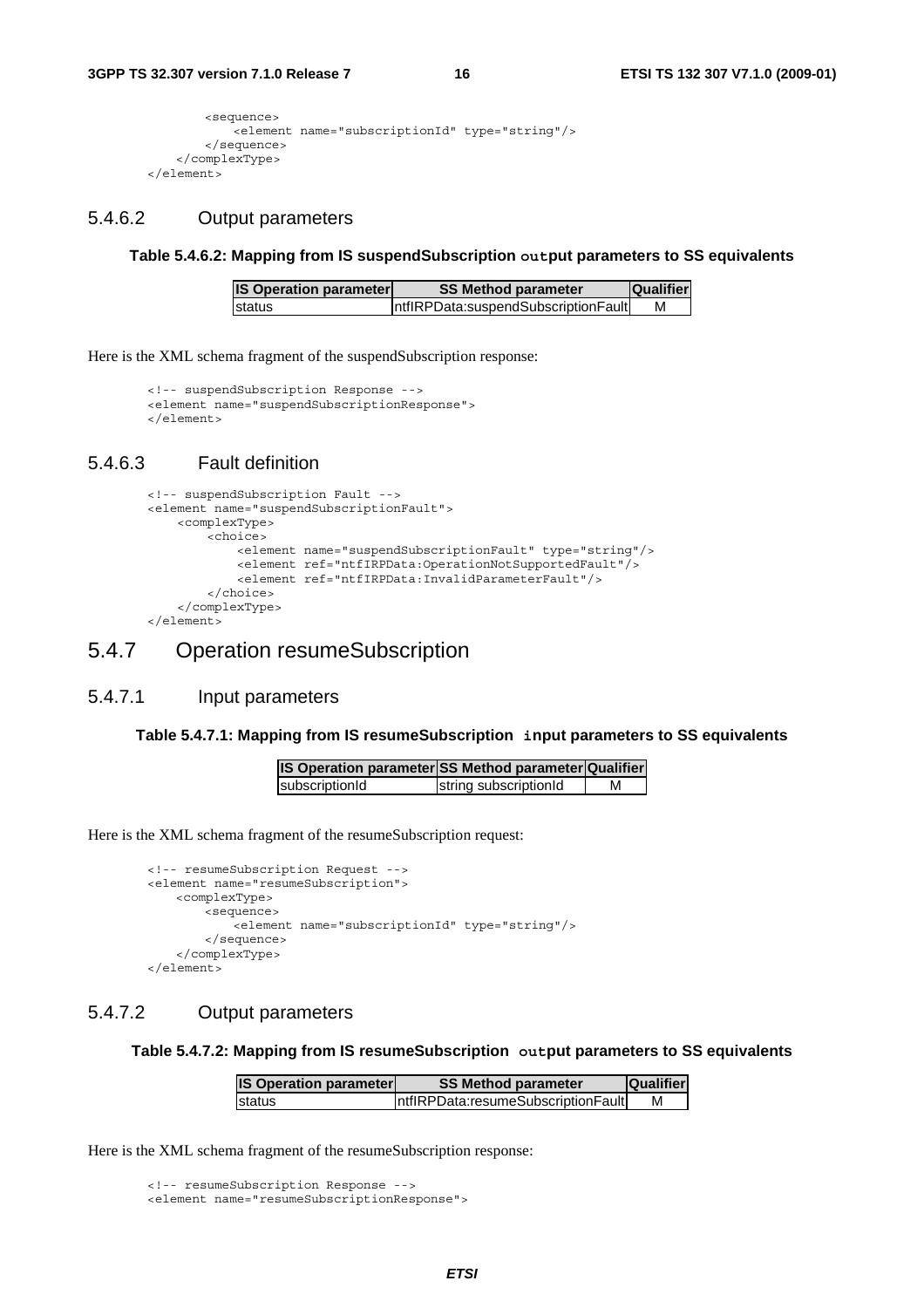</element>

#### 5.4.7.3 Fault definition

```
<!-- resumeSubscription Fault --> 
 <element name="resumeSubscriptionFault"> 
     <complexType> 
         <choice> 
             <element name="resumeSubscriptionFault" type="string"/> 
             <element ref="ntfIRPData:OperationNotSupportedFault"/> 
             <element ref="ntfIRPData:InvalidParameterFault"/> 
         </choice> 
     </complexType> 
 </element>
```
### 5.4.8 Operation getNotificationCategories

#### 5.4.8.1 Input parameters

None.

Here is the XML schema fragment of the getNotificationCategories request:

```
<!-- getNotificationCategories Request --> 
<element name="getNotificationCategories"> 
</element>
```
#### 5.4.8.2 Output parameters

#### **Table 5.4.8.2: Mapping from IS getNotificationCategories output parameters to SS equivalents**

| <b>IS Operation parameter</b> | <b>SS Method parameter</b>                                                                | <b>Qualifier</b> |
|-------------------------------|-------------------------------------------------------------------------------------------|------------------|
|                               | NotificationCategoryList  ntflRPData:NotificationCategorySetType NotificationCategoryList |                  |
| <b>Istatus</b>                | IntflRPData:getNotificationCategoriesFault                                                |                  |

Here is the XML schema fragment of the getNotificationCategories response:

```
<!-- getNotificationCategories Response --> 
<element name="getNotificationCategoriesResponse"> 
 <complexType> 
   <sequence> 
       <element name="NotificationCategoryList" type="ntfIRPData:NotificationCategorySetType"/> 
    </sequence> 
  </complexType> 
</element>
```
#### 5.4.8.3 Fault definition

```
<!-- getNotificationCategories Fault --> 
   <element name="getNotificationCategoriesFault"> 
       <complexType> 
           <choice> 
                <element name="getNotificationCategoriesFault" type="string"/> 
                <element ref="ntfIRPData:OperationNotSupportedFault"/> 
           </choice> 
       </complexType> 
   </element>
```
#### 5.5 Parameter mapping

Notification IRP: IS (3GPP TS 32.302 [5]) defines the semantics of common attributes carried in notifications. This SS does not provide the mapping of these attributes to their SOAP SS equivalents. Other IRPs such as Alarm IRP: IS (3GPP TS 32.111-2 [6]) identify and qualify these common attributes for use in their environment. Their corresponding SS documents define the mapping of these attributes to their SS equivalents.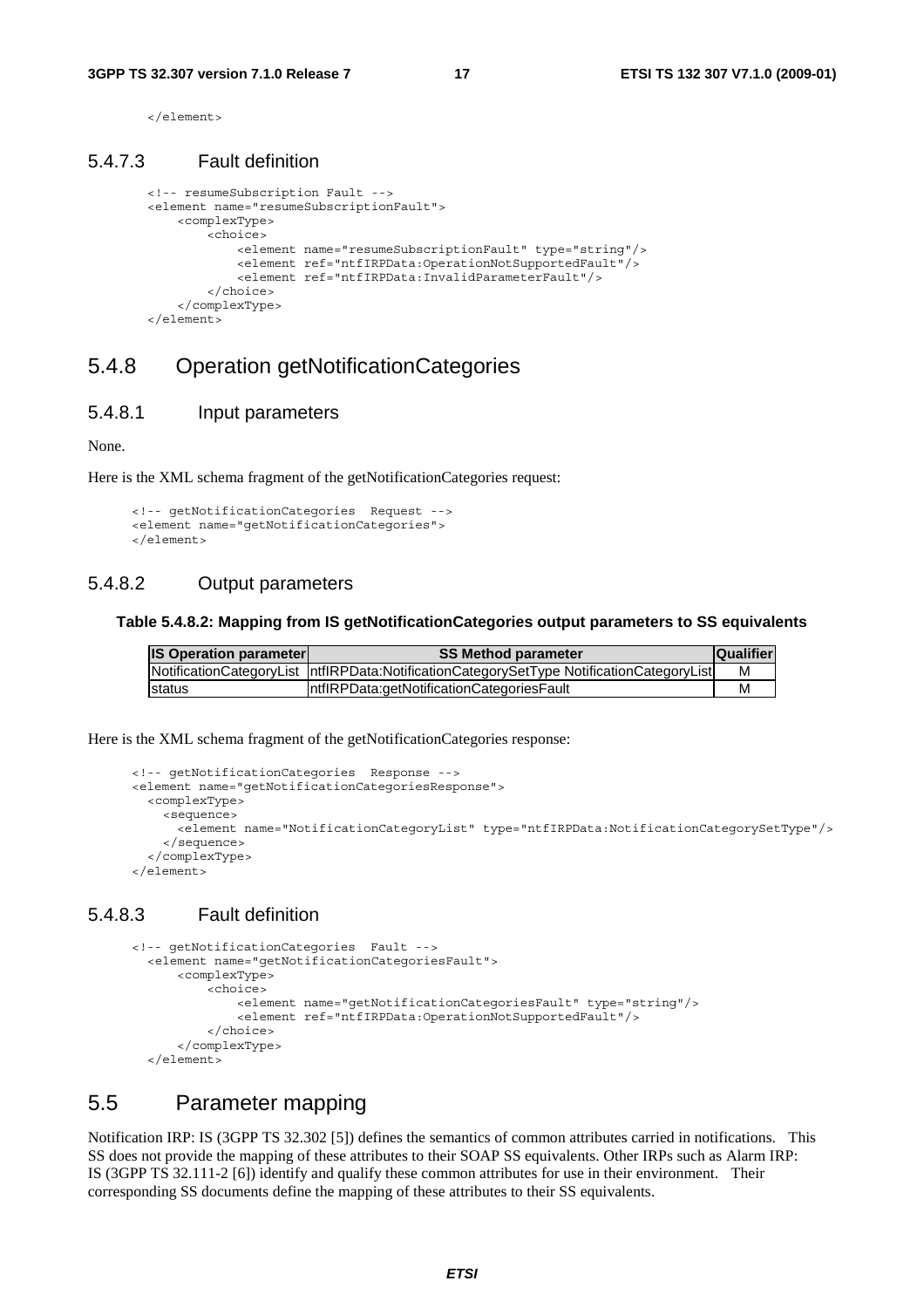## 5.6 NotificationIRPNotification Interface definition

The operation name is defined as 'notify'.

#### 5.6.1 Input parameters

#### **Table 5.6.1: notify input parameters**

|   | <b>IS Operation parameter SS Method parameter Qualifier</b> |   |
|---|-------------------------------------------------------------|---|
| - | xe: Notification notification                               | м |
|   |                                                             |   |

Here is the XML schema fragment of the notify request:

```
<!-- notify Request --> 
<element name="notify"> 
          <complexType> 
              <sequence> 
                  .<br><element name="notification" type="xe:Notification"/>
              </sequence> 
          </complexType> 
     </element>
```
### 5.6.2 Output parameters

None.

6 IRPAgent's Behaviour

This clause describes some IRPAgent's behaviour not captured by WSDL.

### 6.1 Subscription

IRPManager can invoke multiple subscribe operation using different managerReference(s). As far as IRPAgent is concerned, the IRPAgent will emit notifications to multiple "places" with their independent filter requirements. IRPAgent will not know if the notifications are going to the same IRPManager.

If IRPManager invokes multiple subscribe using the same managerReference and with an already subscribed notificationCategory, IRPAgent shall raise AlreadySubscribedFault fault to all invocations except one.

IRPManager can invoke multiple subscribe using the same managerReference and with one or more not-yetsubscribed notificationCategories. In this case, if IRPAgent supports all the notification categories requested, IRPAgent shall accept the invocation; otherwise, it raises

AtLeastOneNotificationCategoryNotSupportedFault fault.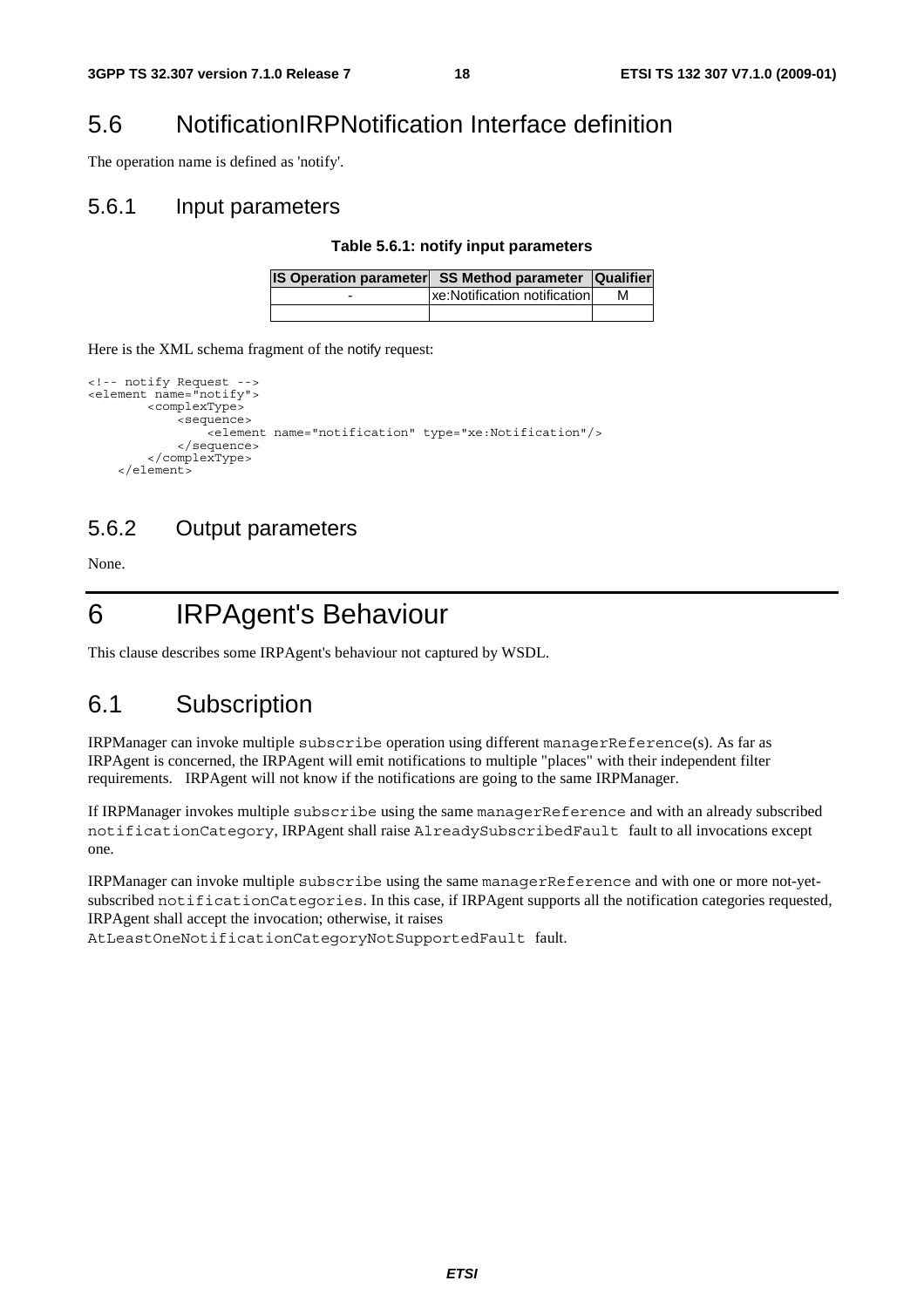## Annex A (normative): WSDL specifications

<?xml version="1.0" encoding="UTF-8"?> <definitions xmlns="http://schemas.xmlsoap.org/wsdl/" xmlns:soap="http://schemas.xmlsoap.org/wsdl/soap/" xmlns:http="http://schemas.xmlsoap.org/wsdl/http/" xmlns:xs="http://www.w3.org/2001/XMLSchema" xmlns:soapenc="http://schemas.xmlsoap.org/soap/encoding/" xmlns:genericIRPSystem="http://www.3gpp.org/ftp/Specs/archive/32\_series/32.317/schema/32317- 710/GenericIRPSystem" xmlns:ntfIRPSystem="http://www.3gpp.org/ftp/Specs/archive/32\_series/32.307/schema/32307- 710/NotificationIRPSystem" xmlns:ntfIRPData="http://www.3gpp.org/ftp/Specs/archive/32\_series/32.307/schema/32307- 710/NotificationIRPData" targetNamespace="http://www.3gpp.org/ftp/Specs/archive/32\_series/32.307/schema/32307- 710/NotificationIRPSystem"> <import namespace="http://www.3gpp.org/ftp/Specs/archive/32\_series/32.317/schema/32317- 710/GenericIRPSystem" location="http://www.3gpp.org/ftp/Specs/archive/32\_series/32.317/schema/32317- 710-wsdl.zip"/> <types> <schema targetNamespace="http://www.3gpp.org/ftp/Specs/archive/32\_series/32.307/schema/32307- 710/NotificationIRPData" xmlns="http://www.w3.org/2001/XMLSchema"> <!-- subscribe Request --> <element name="subscribe"> <complexType> <sequence> -<br><element name="managerReference" type="anyURI"/> <element name="timeTick" type="long" minOccurs="0"/> <element name="notificationCategories" type="ntfIRPData:NotificationCategorySetType" minOccurs="0"/> <element name="filter" type="string" minOccurs="0"/> <element name="ntfTransServiceNS" type="anyURI"/> </sequence> </complexType> </element> <!-- subscribe Response --> <element name="subscribeResponse"> <complexType> <sequence> -<br><element name="subscriptionId" type="string"/> </sequence> </complexType> </element> <complexType name="NotificationCategorySetType"> <complexContent> <extension base="ntfIRPData:VersionNumberSetType"> </extension> </complexContent> </complexType> <!-- subscribe Fault --> <element name="subscribeFault"> <complexType> <choice> <element name="AlreadySubscribedFault" type="string"/> <element name="AtLeastOneNotificationCategoryNotSupportedFault" type="string"/> <element name="subscribeFault" type="string"/> <element ref="ntfIRPData:InvalidParameterFault"/> </choice> </complexType> </element> <!-- unsubscribe Request --> <element name="unsubscribe"> <complexType> <sequence> .<br><element name="managerReference" type="anyURI"/> <element name="subscriptionId" type="string" minOccurs="0"/> </sequence> </complexType> </element> <!-- unsubscribe Response --> <element name="unsubscribeResponse"> </element>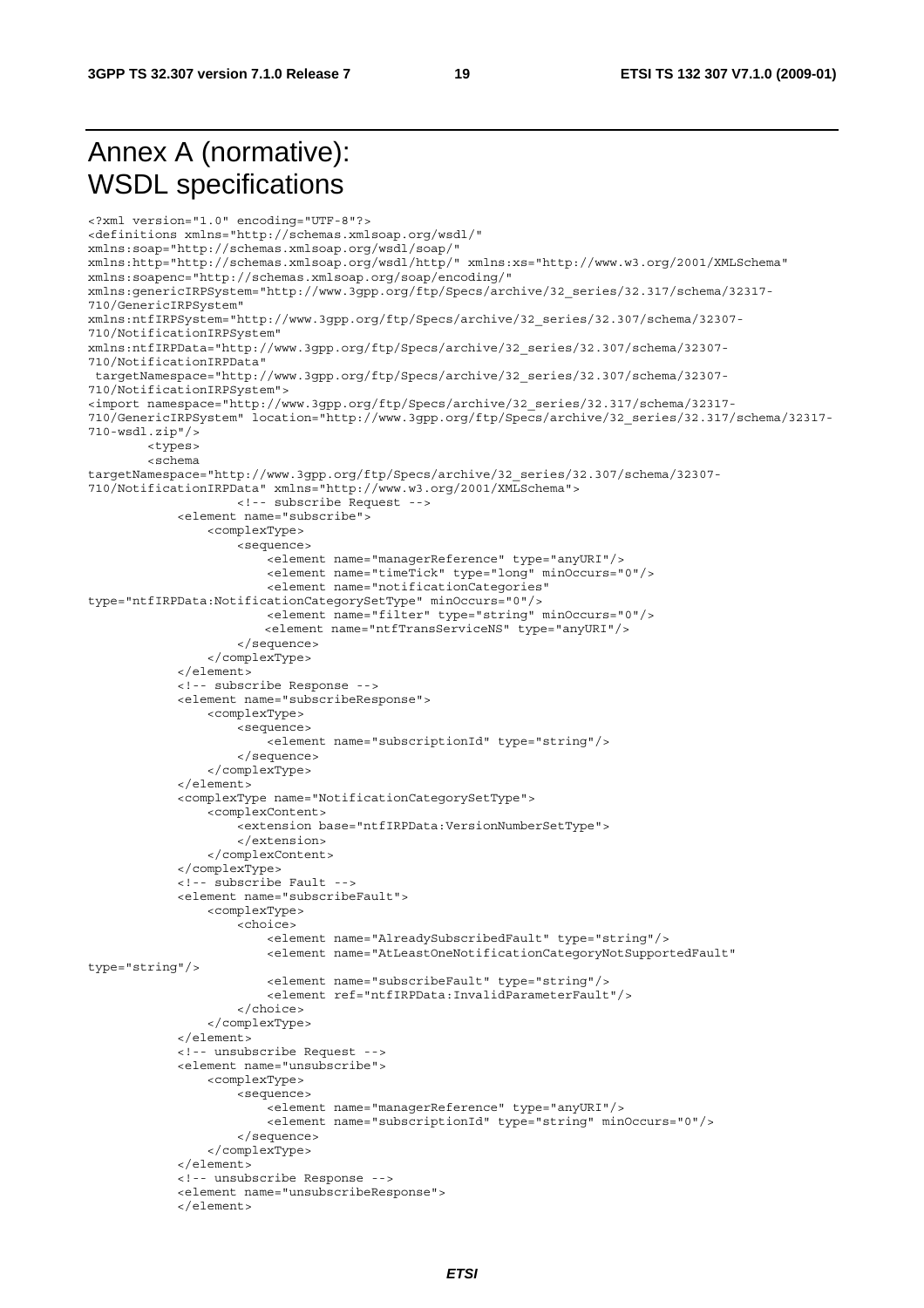```
 <!-- unsubscribe Fault --> 
              <element name="unsubscribeFault"> 
                  <complexType> 
                      <choice> 
                           <element name="unsubscribeFault" type="string"/> 
                           <element ref="ntfIRPData:InvalidParameterFault"/> 
                       </choice> 
                  </complexType> 
              </element> 
              <!-- getSubscriptionIds Request --> 
              <element name="getSubscriptionIds"> 
                  <complexType> 
                      <sequence> 
                          -<br><element name="managerReference" type="anyURI"/>
                      </sequence> 
                  </complexType> 
              </element> 
              <!-- getSubscriptionIds Response --> 
              <element name="getSubscriptionIdsResponse"> 
                  <complexType> 
                      <sequence> 
                           <element name="subscriptionIdSet"> 
                               <complexType> 
                                   <sequence> 
                                        <element name="subscriptionId" type="string" 
maxOccurs="unbounded"/> 
                                   </sequence> 
                               </complexType> 
                           </element> 
                      </sequence> 
                  </complexType> 
              </element> 
              <!-- getSubscriptionIds Fault --> 
              <element name="getSubscriptionIdsFault"> 
                  <complexType> 
                      <choice> 
                           <element name="getSubscriptionIdsFault" type="string"/> 
                           <element ref="ntfIRPData:OperationNotSupportedFault"/> 
                           <element ref="ntfIRPData:InvalidParameterFault"/> 
                      </choice> 
                  </complexType> 
              </element> 
              <!-- getSubscriptionStatus Request --> 
              <element name="getSubscriptionStatus"> 
                  <complexType> 
                      <sequence> 
                           <element name="subscriptionId" type="string"/> 
                      </sequence> 
                  </complexType> 
              </element> 
              <!-- getSubscriptionStatus Response --> 
              <element name="getSubscriptionStatusResponse"> 
                  <complexType> 
                      <sequence> 
                           <element name="notificationCategories" 
type="ntfIRPData:NotificationCategorySetType" minOccurs="0"/> 
                           <element name="filterInEffect" type="string" minOccurs="0"/> 
                           <element name="SubscriptionState" type="ntfIRPData:SubscriptionStateType" 
minOccurs="0"/> 
                           <element name="timeTick" type="long" minOccurs="0"/> 
                      </sequence> 
                  </complexType> 
              </element> 
              <simpleType name="SubscriptionStateType"> 
                  <restriction base="string"> 
                      <enumeration value="Suspended"/> 
                      <enumeration value="NotSuspended"/> 
                  </restriction> 
              </simpleType> 
              <!-- getSubscriptionStatus Fault --> 
              <element name="getSubscriptionStatusFault"> 
                  <complexType> 
                      <choice> 
                           <element name="getSubscriptionStatusFault" type="string"/> 
                           <element ref="ntfIRPData:OperationNotSupportedFault"/> 
                           <element ref="ntfIRPData:InvalidParameterFault"/> 
                       </choice> 
                  </complexType>
```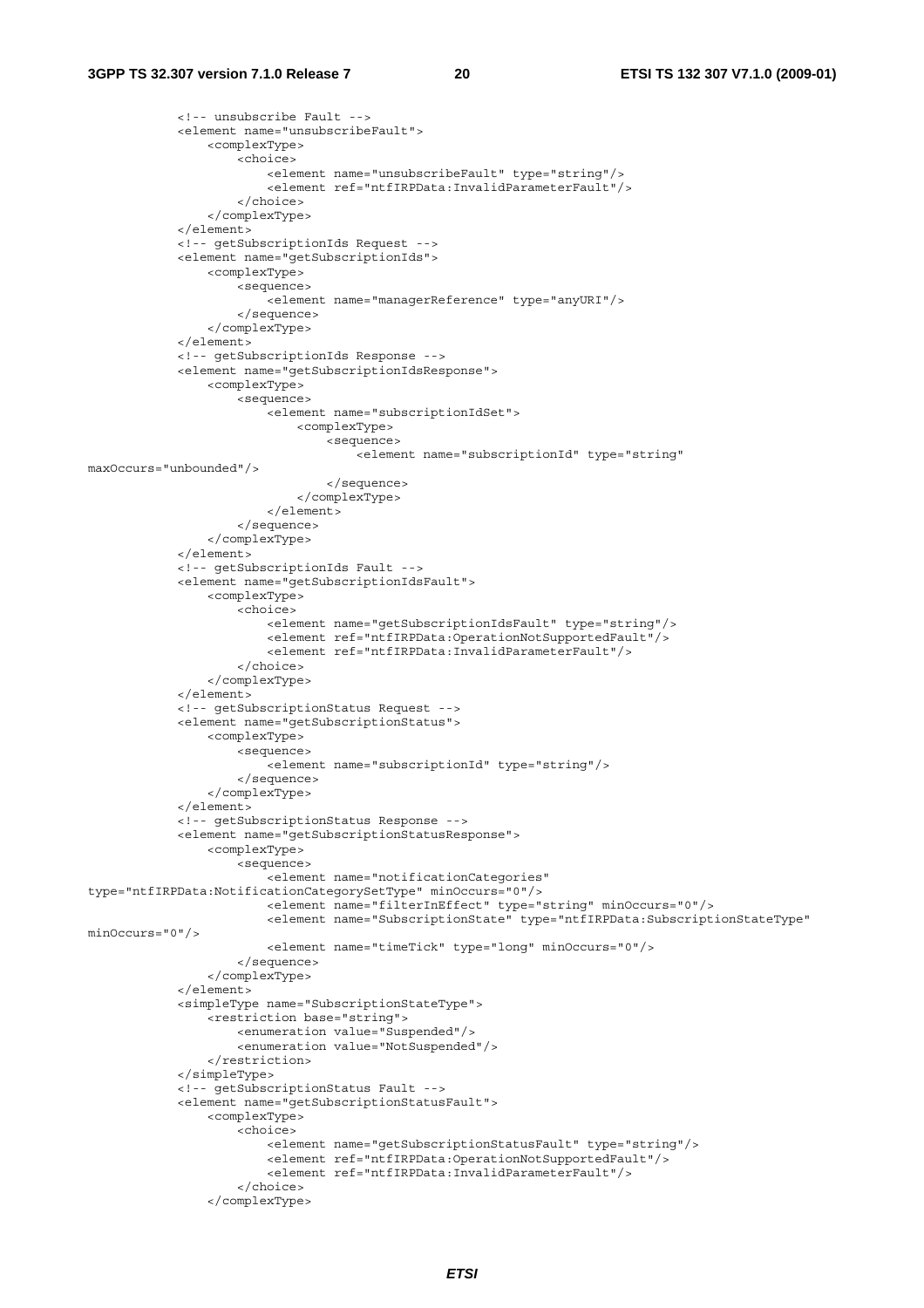```
 </element> 
              <!-- changeSubscriptionFilter Request --> 
             <element name="changeSubscriptionFilter"> 
                  <complexType> 
                      <sequence> 
                         -<br><element name="subscriptionId" type="string"/>
                           <element name="filter" type="string" minOccurs="0"/> 
                      </sequence> 
                  </complexType> 
              </element> 
             <!-- changeSubscriptionFilter Response --> 
             <element name="changeSubscriptionFilterResponse"> 
            \epsilon/element>
              <!-- changeSubscriptionFilter Fault --> 
             <element name="changeSubscriptionFilterFault"> 
                  <complexType> 
                      <choice> 
                           <element name="changeSubscriptionFilterFault" type="string"/> 
                           <element ref="ntfIRPData:OperationNotSupportedFault"/> 
                           <element ref="ntfIRPData:InvalidParameterFault"/> 
                      </choice> 
                  </complexType> 
             </element> 
              <!-- suspendSubscription Request --> 
             <element name="suspendSubscription"> 
                  <complexType> 
                      <sequence> 
                           <element name="subscriptionId" type="string"/> 
                      </sequence> 
                  </complexType> 
             </element> 
              <!-- suspendSubscription Response --> 
             <element name="suspendSubscriptionResponse"> 
             </element> 
              <!-- suspendSubscription Fault --> 
             <element name="suspendSubscriptionFault"> 
                  <complexType> 
                      <choice> 
                           <element name="suspendSubscriptionFault" type="string"/> 
                           <element ref="ntfIRPData:OperationNotSupportedFault"/> 
                           <element ref="ntfIRPData:InvalidParameterFault"/> 
                      </choice> 
                  </complexType> 
             </element> 
              <!-- resumeSubscription Request --> 
             <element name="resumeSubscription"> 
                  <complexType> 
                      <sequence> 
                           <element name="subscriptionId" type="string"/> 
                      </sequence> 
                  </complexType> 
             </element> 
              <!-- resumeSubscription Response --> 
             <element name="resumeSubscriptionResponse"> 
             </element> 
             <!-- resumeSubscription Fault --> 
             <element name="resumeSubscriptionFault"> 
                  <complexType> 
                      <choice> 
                           <element name="resumeSubscriptionFault" type="string"/> 
                           <element ref="ntfIRPData:OperationNotSupportedFault"/> 
                           <element ref="ntfIRPData:InvalidParameterFault"/> 
                      </choice> 
                  </complexType> 
             </element> 
             <!-- getNotificationCategories Request --> 
              <element name="getNotificationCategories"> 
             </element> 
             <!-- getNotificationCategories Response --> 
              <element name="getNotificationCategoriesResponse"> 
                  <complexType> 
                      <sequence> 
                          <element name="NotificationCategoryList" 
type="ntfIRPData:NotificationCategorySetType"/> 
                      </sequence> 
                  </complexType> 
              </element> 
              <!-- getNotificationCategories Fault -->
```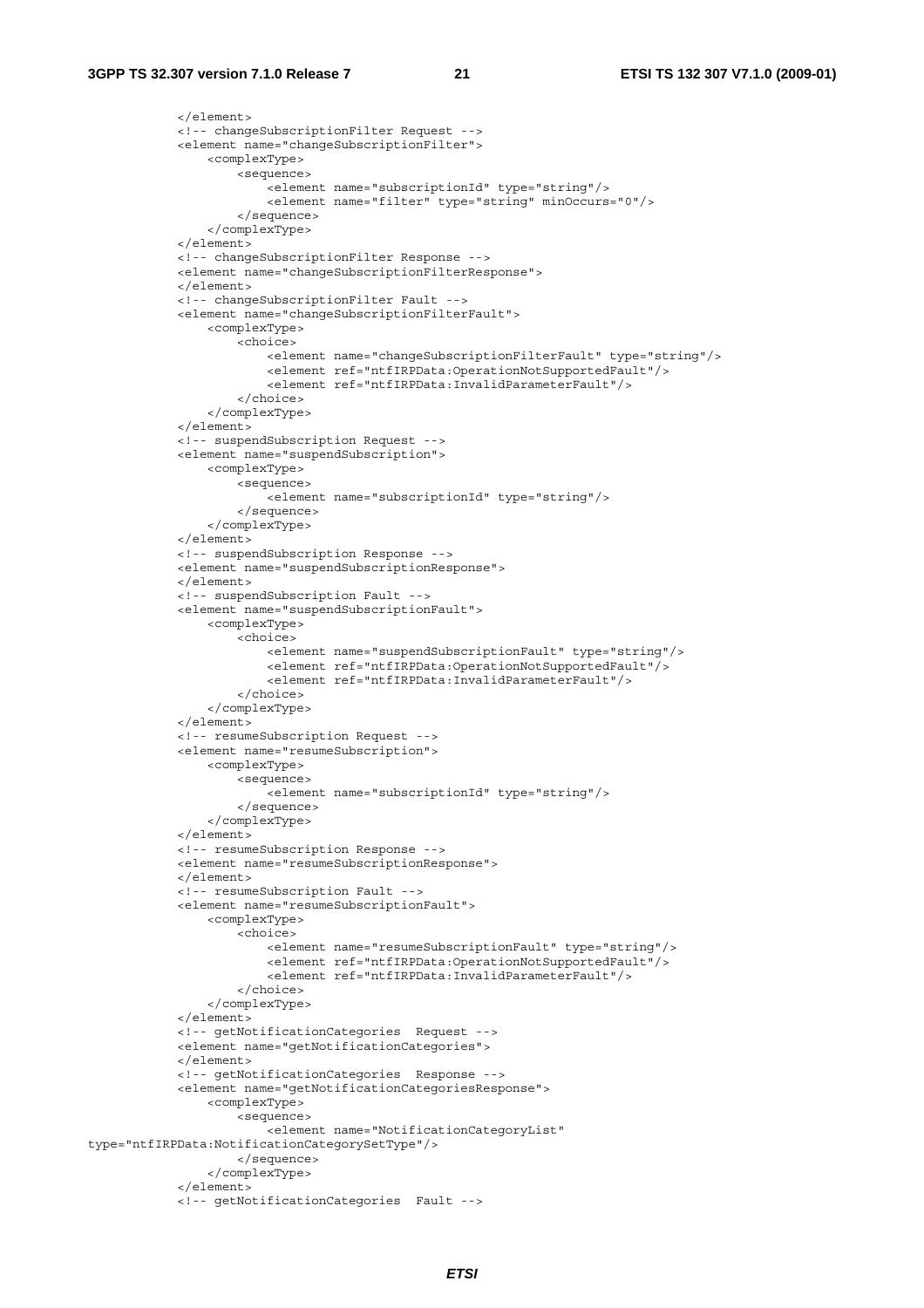```
 <element name="getNotificationCategoriesFault"> 
                  <complexType> 
                      <choice> 
                          <element name="getNotificationCategoriesFault" type="string"/> 
                           <element ref="ntfIRPData:OperationNotSupportedFault"/> 
                      </choice> 
                  </complexType> 
              </element> 
             <element name="OperationNotSupportedFault" type="string"/> 
              <element name="InvalidParameterFault" type="string"/> 
              <simpleType name="VersionNumberType"> 
                  <restriction base="string"/> 
              </simpleType> 
              <complexType name="VersionNumberSetType"> 
                  <sequence> 
                     -<br>-<element name="versionNumber" type="ntfIRPData:VersionNumberType"
maxOccurs="unbounded"/> 
                  </sequence> 
              </complexType> 
              <complexType name="ParameterSetType"> 
                  <sequence> 
                      <element name="parameterName" type="string" maxOccurs="unbounded"/> 
                  </sequence> 
              </complexType> 
              <complexType name="OperationType"> 
                  <sequence> 
                     -<br><element name="operationName" type="string"/>
                      <element name="parameterSet" type="ntfIRPData:ParameterSetType"/> 
                  </sequence> 
              </complexType> 
              <complexType name="OperationSetType"> 
                  <sequence> 
                      <element name="operation" type="ntfIRPData:OperationType" 
maxOccurs="unbounded"/> 
                  </sequence> 
              </complexType> 
              <complexType name="NotificationType"> 
                  <sequence> 
                      <element name="notificationName" type="string"/> 
                      <element name="parameterSet" type="ntfIRPData:ParameterSetType"/> 
                  </sequence> 
              </complexType> 
              <complexType name="NotificationSetType"> 
                  <sequence> 
                      <element name="notification" type="ntfIRPData:NotificationType" 
maxOccurs="unbounded"/> 
                  </sequence> 
              </complexType> 
         </schema> 
     </types> 
     <message name="subscribeRequest"> 
         <part name="parameter" element="ntfIRPData:subscribe"/> 
     </message> 
     <message name="subscribeResponse"> 
         <part name="parameter" element="ntfIRPData:subscribeResponse"/> 
     </message> 
     <message name="subscribeFault"> 
         <part name="parameter" element="ntfIRPData:subscribeFault"/> 
     </message> 
     <message name="unsubscribeRequest"> 
         <part name="parameter" element="ntfIRPData:unsubscribe"/> 
     </message> 
     <message name="unsubscribeResponse"> 
         <part name="parameter" element="ntfIRPData:unsubscribeResponse"/> 
     </message> 
     <message name="unsubscribeFault"> 
         <part name="parameter" element="ntfIRPData:unsubscribeFault"/> 
     </message> 
     <message name="getSubscriptionIdsRequest"> 
         <part name="parameter" element="ntfIRPData:getSubscriptionIds"/> 
     </message> 
     <message name="getSubscriptionIdsResponse"> 
         <part name="parameter" element="ntfIRPData:getSubscriptionIdsResponse"/> 
     </message> 
     <message name="getSubscriptionIdsFault"> 
         <part name="parameter" element="ntfIRPData:getSubscriptionIdsFault"/>
```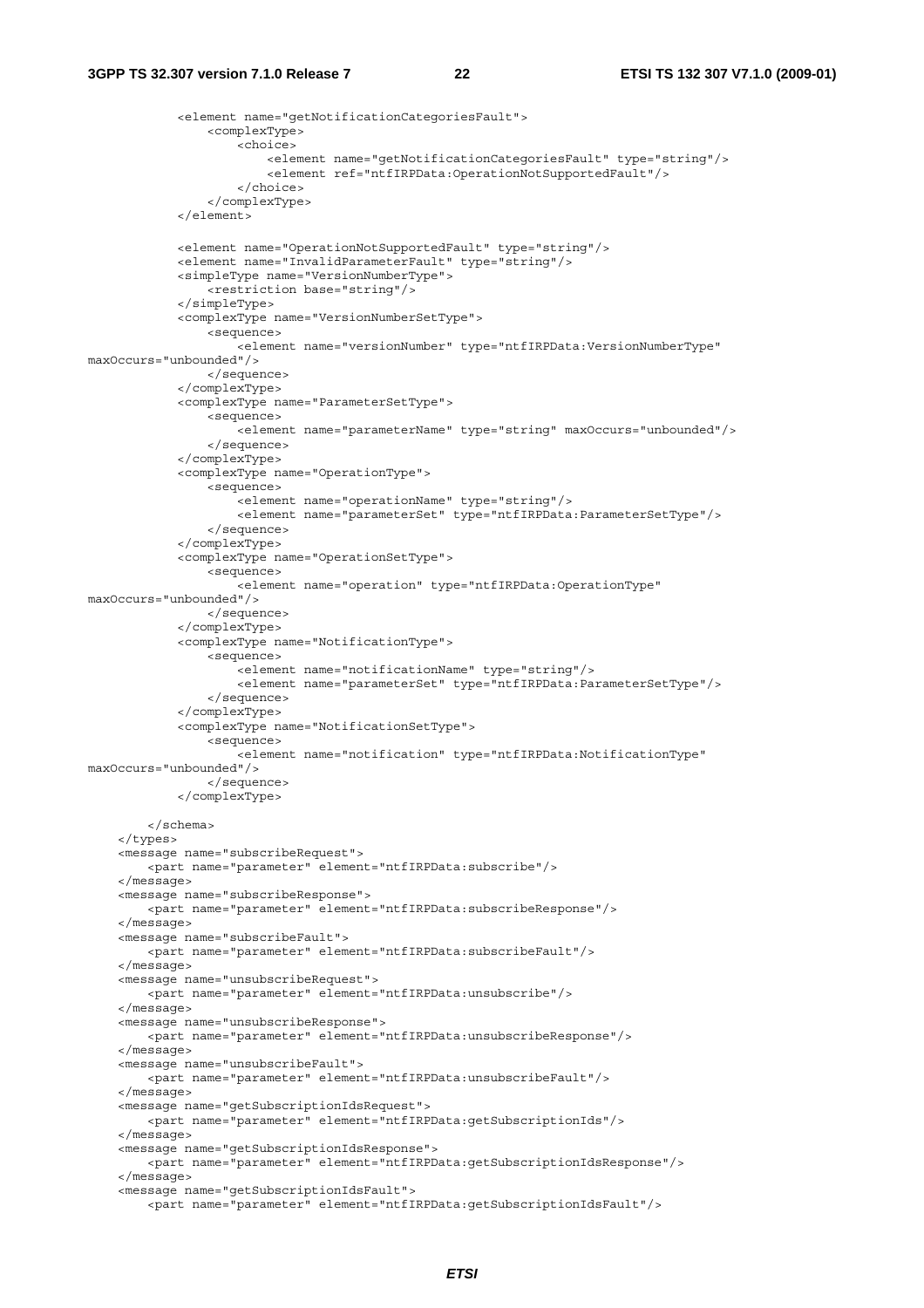#### **3GPP TS 32.307 version 7.1.0 Release 7 23 ETSI TS 132 307 V7.1.0 (2009-01)**

 </message> <message name="getSubscriptionStatusRequest"> <part name="parameter" element="ntfIRPData:getSubscriptionStatus"/> </message> <message name="getSubscriptionStatusResponse"> <part name="parameter" element="ntfIRPData:getSubscriptionStatusResponse"/> </message> <message name="getSubscriptionStatusFault"> <part name="parameter" element="ntfIRPData:getSubscriptionStatusFault"/> </message> <message name="changeSubscriptionFilterRequest"> <part name="parameter" element="ntfIRPData:changeSubscriptionFilter"/> </message> <message name="changeSubscriptionFilterResponse"> <part name="parameter" element="ntfIRPData:changeSubscriptionFilterResponse"/> </message> <message name="changeSubscriptionFilterFault"> <part name="parameter" element="ntfIRPData:changeSubscriptionFilterFault"/> </message> <message name="suspendSubscriptionRequest"> <part name="parameter" element="ntfIRPData:suspendSubscription"/> </message> <message name="suspendSubscriptionResponse"> <part name="parameter" element="ntfIRPData:suspendSubscriptionResponse"/> </message> <message name="suspendSubscriptionFault"> <part name="parameter" element="ntfIRPData:suspendSubscriptionFault"/> </message> <message name="resumeSubscriptionRequest"> <part name="parameter" element="ntfIRPData:resumeSubscription"/> </message> <message name="resumeSubscriptionResponse"> <part name="parameter" element="ntfIRPData:resumeSubscriptionResponse"/> </message> <message name="resumeSubscriptionFault"> <part name="parameter" element="ntfIRPData:resumeSubscriptionFault"/> </message> <message name="getNotificationCategoriesRequest"> <part name="parameter" element="ntfIRPData:getNotificationCategories"/> </message> <message name="getNotificationCategoriesResponse"> <part name="parameter" element="ntfIRPData:getNotificationCategoriesResponse"/> </message> <message name="getNotificationCategoriesFault"> <part name="parameter" element="ntfIRPData:getNotificationCategoriesFault"/> </message> <portType name="NotificationIRP"> <operation name="getIRPVersion"> <input message="genericIRPSystem:getIRPVersionRequest"/> <output message="genericIRPSystem:getIRPVersionResponse"/> <fault name="getIRPVersionFault" message="genericIRPSystem:getIRPVersionFault"/> </operation> <operation name="getOperationProfile"> <input message="genericIRPSystem:getOperationProfileRequest"/> <output message="genericIRPSystem:getOperationProfileResponse"/> <fault name="getOperationProfileFault" message="genericIRPSystem:getOperationProfileFault"/> </operation> <operation name="getNotificationProfile"> <input message="genericIRPSystem:getNotificationProfileRequest"/> <output message="genericIRPSystem:getNotificationProfileResponse"/> <fault name="getNotificationProfileFault" message="genericIRPSystem:getNotificationProfileFault"/> </operation> <operation name="subscribe"> <input message="ntfIRPSystem:subscribeRequest"/> <output message="ntfIRPSystem:subscribeResponse"/> <fault name="subscribeFault" message="ntfIRPSystem:subscribeFault"/> </operation> <operation name="unsubscribe"> <input message="ntfIRPSystem:unsubscribeRequest"/> <output message="ntfIRPSystem:unsubscribeResponse"/> <fault name="unsubscribeFault" message="ntfIRPSystem:unsubscribeFault"/> </operation> <operation name="getSubscriptionIds"> <input message="ntfIRPSystem:getSubscriptionIdsRequest"/> <output message="ntfIRPSystem:getSubscriptionIdsResponse"/>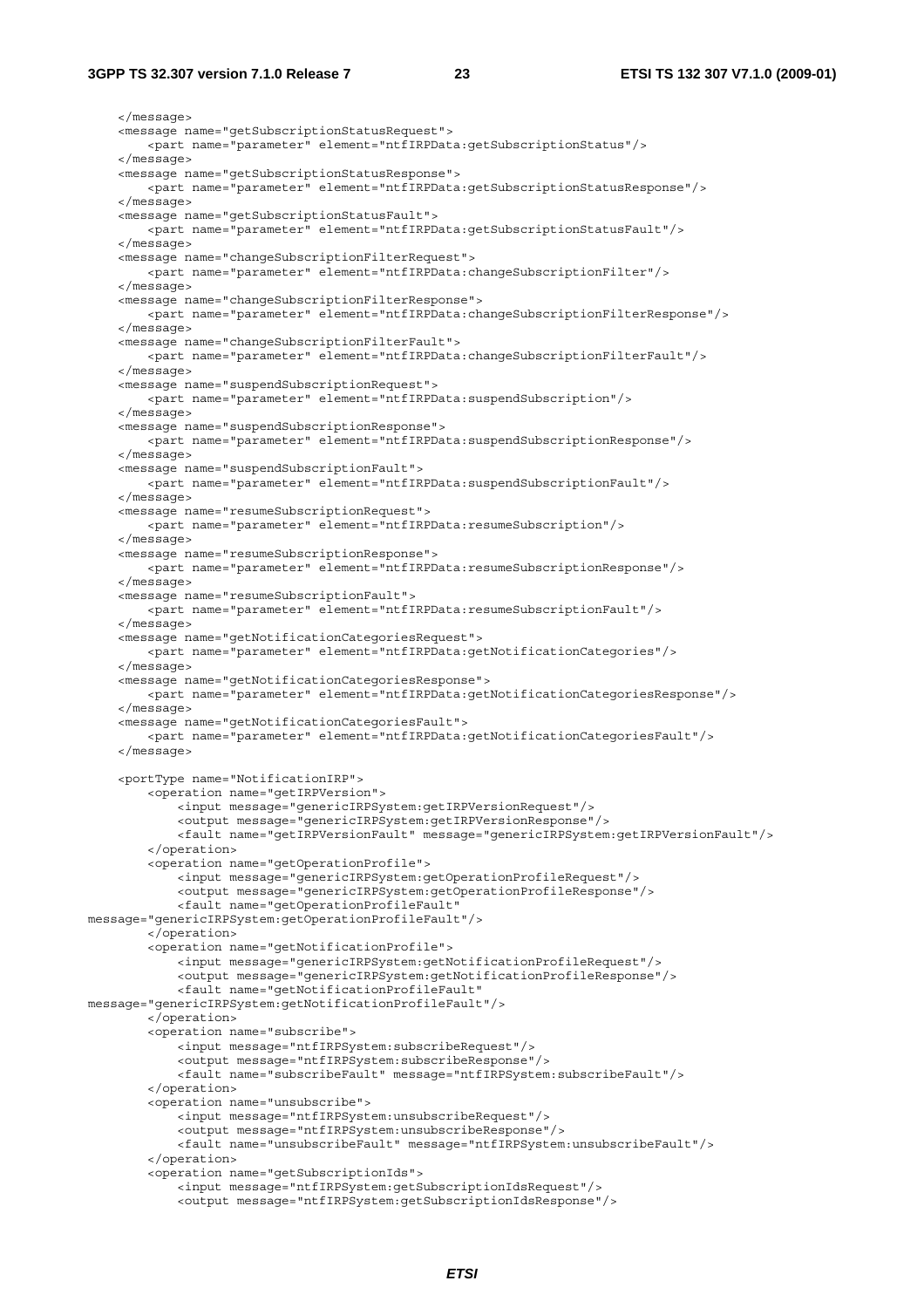```
 <fault name="getSubscriptionIdsFault" message="ntfIRPSystem:getSubscriptionIdsFault"/> 
         </operation> 
         <operation name="getSubscriptionStatus"> 
              <input message="ntfIRPSystem:getSubscriptionStatusRequest"/> 
              <output message="ntfIRPSystem:getSubscriptionStatusResponse"/> 
              <fault name="getSubscriptionStatusFault" 
message="ntfIRPSystem:getSubscriptionStatusFault"/> 
         </operation> 
        <operation name="changeSubscriptionFilter">
              <input message="ntfIRPSystem:changeSubscriptionFilterRequest"/> 
              <output message="ntfIRPSystem:changeSubscriptionFilterResponse"/> 
              <fault name="changeSubscriptionFilterFault" 
message="ntfIRPSystem:changeSubscriptionFilterFault"/> 
         </operation> 
         <operation name="suspendSubscription"> 
             <input message="ntfIRPSystem:suspendSubscriptionRequest"/> 
             <output message="ntfIRPSystem:suspendSubscriptionResponse"/>
             <fault name="suspendSubscriptionFault" message="ntfIRPSystem:suspendSubscriptionFault"/> 
         </operation> 
         <operation name="resumeSubscription"> 
             <input message="ntfIRPSystem:resumeSubscriptionRequest"/> 
             <output message="ntfIRPSystem:resumeSubscriptionResponse"/> 
              <fault name="resumeSubscriptionFault" message="ntfIRPSystem:resumeSubscriptionFault"/> 
         </operation> 
         <operation name="getNotificationCategories"> 
             <input message="ntfIRPSystem:getNotificationCategoriesRequest"/> 
             <output message="ntfIRPSystem:getNotificationCategoriesResponse"/>
              <fault name="getNotificationCategoriesFault" 
message="ntfIRPSystem:getNotificationCategoriesFault"/> 
         </operation> 
     </portType> 
     <binding name="NotificationIRP" type="ntfIRPSystem:NotificationIRP"> 
         <soap:binding style="document" transport="http://schemas.xmlsoap.org/soap/http"/> 
         <operation name="getIRPVersion"> 
             <soap:operation 
soapAction="http://www.3gpp.org/ftp/Specs/archive/32_series/32.307/schema/32307-710/getIRPVersion"/> 
             <input> 
                  <soap:body use="literal"/> 
             </input> 
             <output> 
                  <soap:body use="literal"/> 
              </output> 
             <fault name="getIRPVersionFault"> 
                  <soap:fault name="getIRPVersionFault" use="literal"/> 
            \epsilon/fault>
         </operation> 
         <operation name="getOperationProfile"> 
             <soap:operation 
soapAction="http://www.3gpp.org/ftp/Specs/archive/32_series/32.307/schema/32307-
710/getOperationProfile"/> 
             <input> 
                  <soap:body use="literal"/> 
              </input> 
             <output> 
                  <soap:body use="literal"/> 
              </output> 
             <fault name="getOperationProfileFault"> 
                  <soap:fault name="getOperationProfileFault" use="literal"/> 
             </fault> 
          </operation> 
         <operation name="getNotificationProfile"> 
              <soap:operation 
soapAction="http://www.3gpp.org/ftp/Specs/archive/32_series/32.307/schema/32307-
710/getNotificationProfile"/> 
             <input> 
                .<br><soap:body use="literal"/>
             </input> 
              <output> 
                  <soap:body use="literal"/> 
              </output> 
             <fault name="getNotificationProfileFault"> 
                  <soap:fault name="getNotificationProfileFault" use="literal"/> 
              </fault> 
         </operation> 
         <operation name="subscribe">
```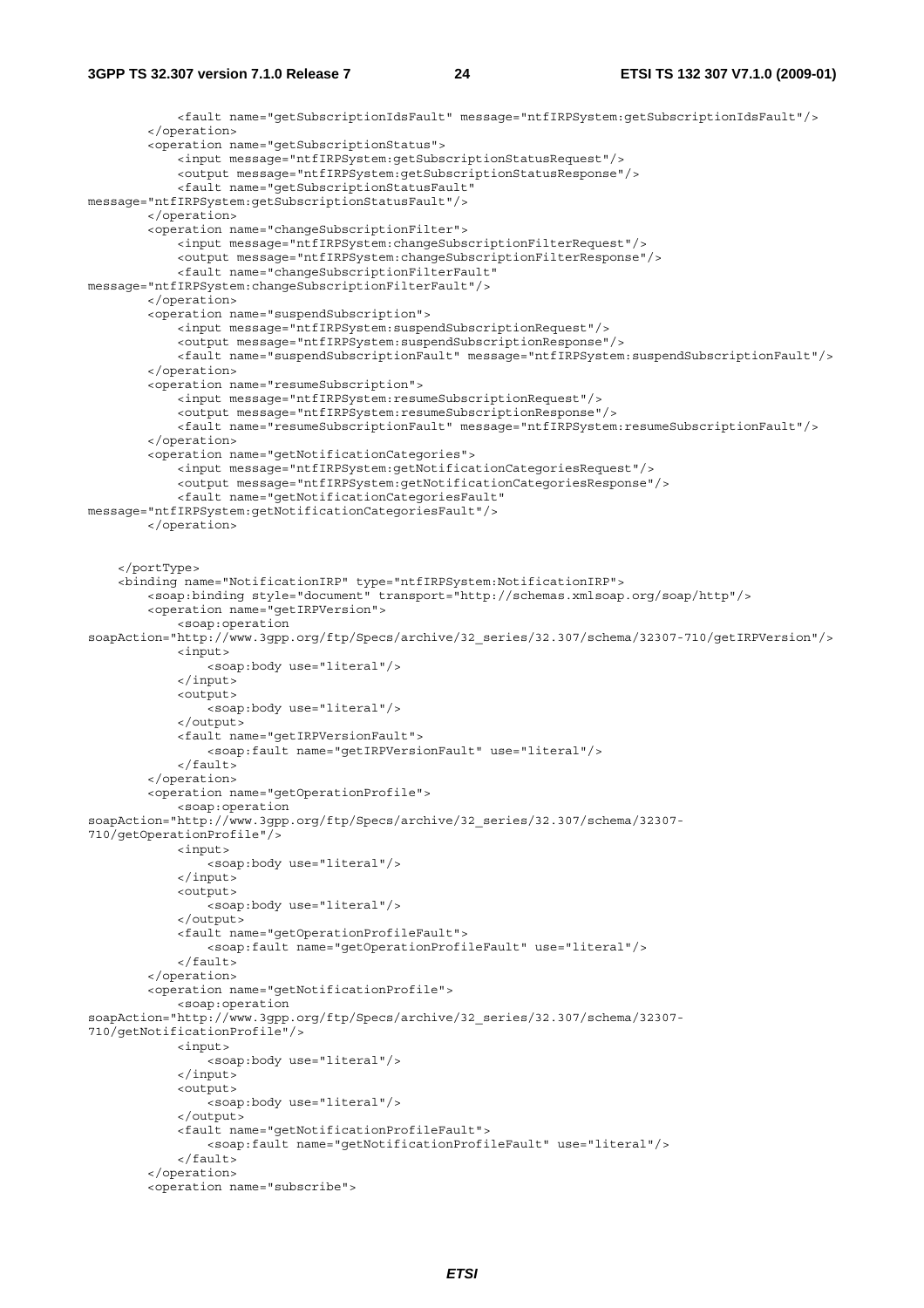#### **3GPP TS 32.307 version 7.1.0 Release 7 25 ETSI TS 132 307 V7.1.0 (2009-01)**

</output>

```
 <soap:operation 
soapAction="http://www.3gpp.org/ftp/Specs/archive/32_series/32.307/schema/32307-710/subscribe"/> 
              <input> 
                  <soap:body use="literal"/> 
              </input> 
              <output> 
                 -<br><soap:body use="literal"/>
             \epsilon/\alphautput>
              <fault name="subscribeFault"> 
                  <soap:fault name="subscribeFault" use="literal"/> 
              </fault> 
         </operation> 
          <operation name="unsubscribe"> 
          <soap:operation 
soapAction="http://www.3gpp.org/ftp/Specs/archive/32_series/32.307/schema/32307-710/unsubscribe"/> 
              <input> 
                  <soap:body use="literal"/> 
              </input> 
              <output> 
                 .<br><soap:body use="literal"/>
              </output> 
              <fault name="unsubscribeFault"> 
                  <soap:fault name="unsubscribeFault" use="literal"/> 
             \epsilon/faults
          </operation> 
          <operation name="getSubscriptionIds"> 
              <soap:operation 
soapAction="http://www.3gpp.org/ftp/Specs/archive/32_series/32.307/schema/32307-
710/getSubscriptionIds"/> 
              <input> 
                  <soap:body use="literal"/> 
              </input> 
              <output> 
                  <soap:body use="literal"/> 
              </output> 
              <fault name="getSubscriptionIdsFault"> 
                  <soap:fault name="getSubscriptionIdsFault" use="literal"/> 
              </fault> 
          </operation> 
         <operation name="getSubscriptionStatus"> 
              <soap:operation 
soapAction="http://www.3gpp.org/ftp/Specs/archive/32_series/32.307/schema/32307-
710/getSubscriptionStatus"/> 
              <input> 
                  <soap:body use="literal"/> 
              </input> 
              <output> 
                  <soap:body use="literal"/> 
              </output> 
              <fault name="getSubscriptionStatusFault"> 
                  <soap:fault name="getSubscriptionStatusFault" use="literal"/> 
              </fault> 
          </operation> 
         <operation name="changeSubscriptionFilter"> 
              <soap:operation 
soapAction="http://www.3gpp.org/ftp/Specs/archive/32_series/32.307/schema/32307-
710/changeSubscriptionFilter"/> 
              <input> 
                  <soap:body use="literal"/> 
              </input> 
              <output> 
                  <soap:body use="literal"/> 
              </output> 
              <fault name="changeSubscriptionFilterFault"> 
                  <soap:fault name="changeSubscriptionFilterFault" use="literal"/> 
              </fault> 
         </operation> 
         <operation name="suspendSubscription"> 
              <soap:operation 
soapAction="http://www.3gpp.org/ftp/Specs/archive/32_series/32.307/schema/32307-
710/suspendSubscription"/> 
              <input> 
                  <soap:body use="literal"/> 
              </input> 
              <output> 
                 -<br><soap:body use="literal"/>
```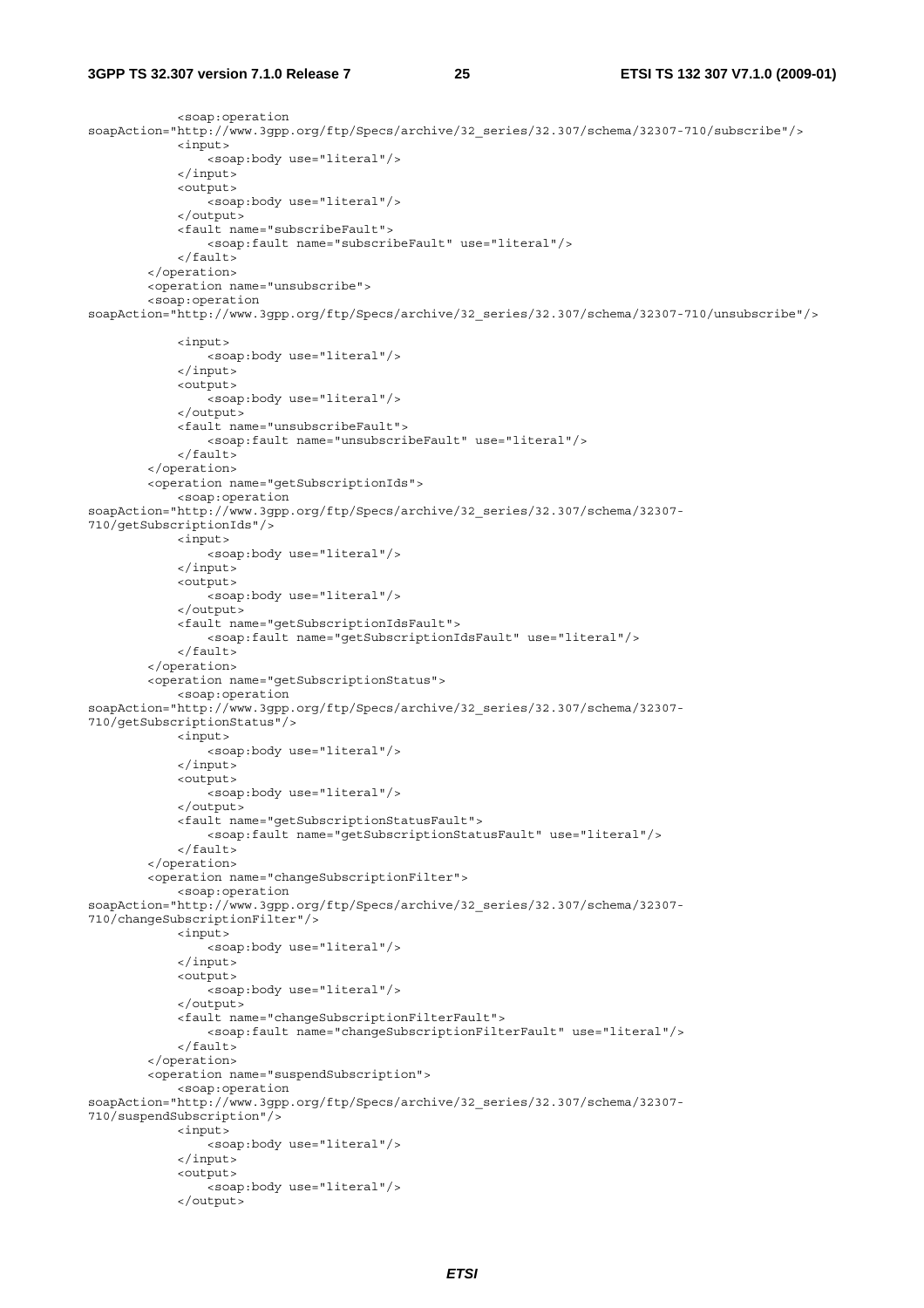#### **3GPP TS 32.307 version 7.1.0 Release 7 26 ETSI TS 132 307 V7.1.0 (2009-01)**

```
 <fault name="suspendSubscriptionFault"> 
                  <soap:fault name="suspendSubscriptionFault" use="literal"/> 
              </fault> 
         </operation> 
         <operation name="resumeSubscription"> 
             <soap:operation 
soapAction="http://www.3gpp.org/ftp/Specs/archive/32_series/32.307/schema/32307-
710/resumeSubscription"/> 
             <input> 
                  <soap:body use="literal"/> 
              </input> 
              <output> 
                  <soap:body use="literal"/> 
              </output> 
              <fault name="resumeSubscriptionFault"> 
                 <soap:fault name="resumeSubscriptionFault" use="literal"/> 
              </fault> 
         </operation> 
         <operation name="getNotificationCategories"> 
             <soap:operation 
soapAction="http://www.3gpp.org/ftp/Specs/archive/32_series/32.307/schema/32307-
710/getNotificationCategories"/> 
             <input> 
                  <soap:body use="literal"/> 
              </input> 
              <output> 
                 <soap:body use="literal"/> 
              </output> 
              <fault name="getNotificationCategoriesFault"> 
                  <soap:fault name="getNotificationCategoriesFault" use="literal"/> 
            \epsilon/fault>
         </operation> 
     </binding> 
     <service name="NotificationIRP"> 
         <port name="NotificationIRP" binding="ntfIRPSystem:NotificationIRP"> 
             <soap:address location="To be defined."/> 
         </port> 
     </service> 
</definitions>
```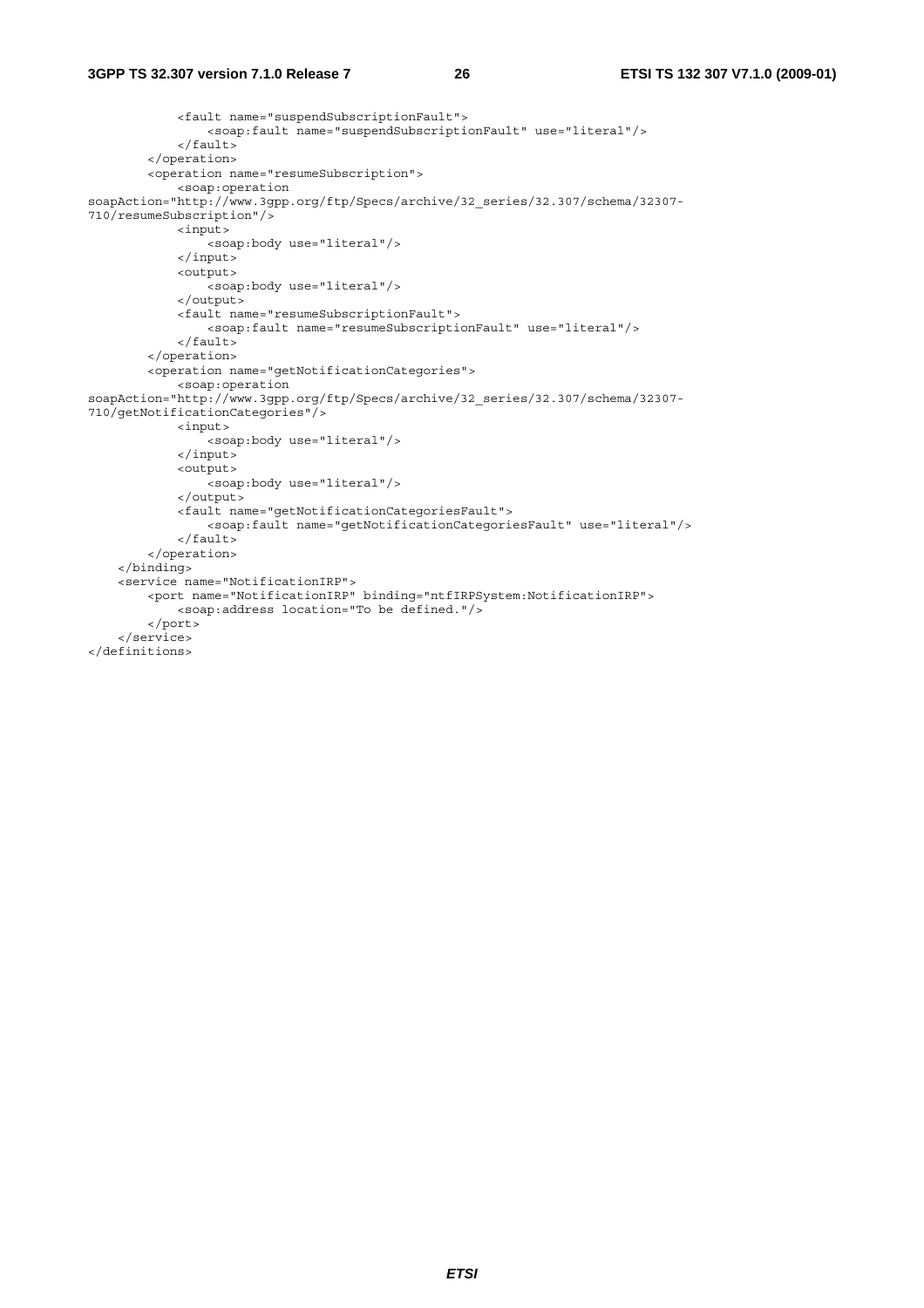## Annex B (normative): Notification WSDL specifications

```
<?xml version="1.0" encoding="UTF-8"?> 
<definitions xmlns="http://schemas.xmlsoap.org/wsdl/" 
xmlns:soap="http://schemas.xmlsoap.org/wsdl/soap/" 
xmlns:http="http://schemas.xmlsoap.org/wsdl/http/" xmlns:xs="http://www.w3.org/2001/XMLSchema" 
xmlns:soapenc="http://schemas.xmlsoap.org/soap/encoding/" 
xmlns:ntfIRPNtfSystem="http://www.3gpp.org/ftp/Specs/archive/32_series/32.307/schema/32307-
710/notification/NotificationIRPNtfSystem" 
xmlns:ntfIRPNtfData="http://www.3gpp.org/ftp/Specs/archive/32_series/32.307/schema/32307-
710/notification/NotificationIRPNtfData" 
xmlns:xe="http://www.3gpp.org/ftp/specs/latest/rel-6/32_series/32305#notification" 
 targetNamespace="http://www.3gpp.org/ftp/Specs/archive/32_series/32.307/schema/32307-
710/notification/NotificationIRPNtfSystem"> 
         <types> 
         <schema 
targetNamespace="http://www.3gpp.org/ftp/Specs/archive/32_series/32.307/schema/32307-
710/notification/NotificationIRPNtfData" xmlns="http://www.w3.org/2001/XMLSchema"> 
         <xs:import namespace="http://www.3gpp.org/ftp/specs/latest/rel-
6/32_series/32305#notification" 
schemaLocation="http://www.3gpp.org/ftp/specs/archive/32_series/32.305/schema/32305-610-
XMLSchema.zip"/> 
     <!-- notify Request --> 
     <element name="notify"> 
         <complexType> 
             <sequence> 
             <element name="notification" type="xe:Notification"/> 
             </sequence> 
         </complexType> 
     </element> 
     </schema> 
     </types> 
     <message name="notifyRequest"> 
         <part name="parameter" element="ntfIRPNtfData:notify"/> 
     </message> 
     <portType name="NotificationIRPNtf"> 
         <operation name="notify"> 
             <input message="ntfIRPNtfSystem:notifyRequest"/> 
         </operation> 
     </portType> 
     <binding name="NotificationIRPNtf" type="ntfIRPNtfSystem:NotificationIRPNtf"> 
         <soap:binding style="document" transport="http://schemas.xmlsoap.org/soap/http"/> 
         <operation name="notify"> 
             <soap:operation 
soapAction="http://www.3gpp.org/ftp/Specs/archive/32_series/32.307/schema/32307-
710/notification/notify"/> 
             <input> 
                 <soap:body use="literal"/> 
             </input> 
         </operation> 
     </binding> 
     <service name="NotificationIRPNtf"> 
         <port name="NotificationIRPNtf" binding="ntfIRPNtfSystem:NotificationIRPNtf"> 
             <soap:address location="To be defined."/> 
         </port> 
     </service>
```

```
</definitions>
```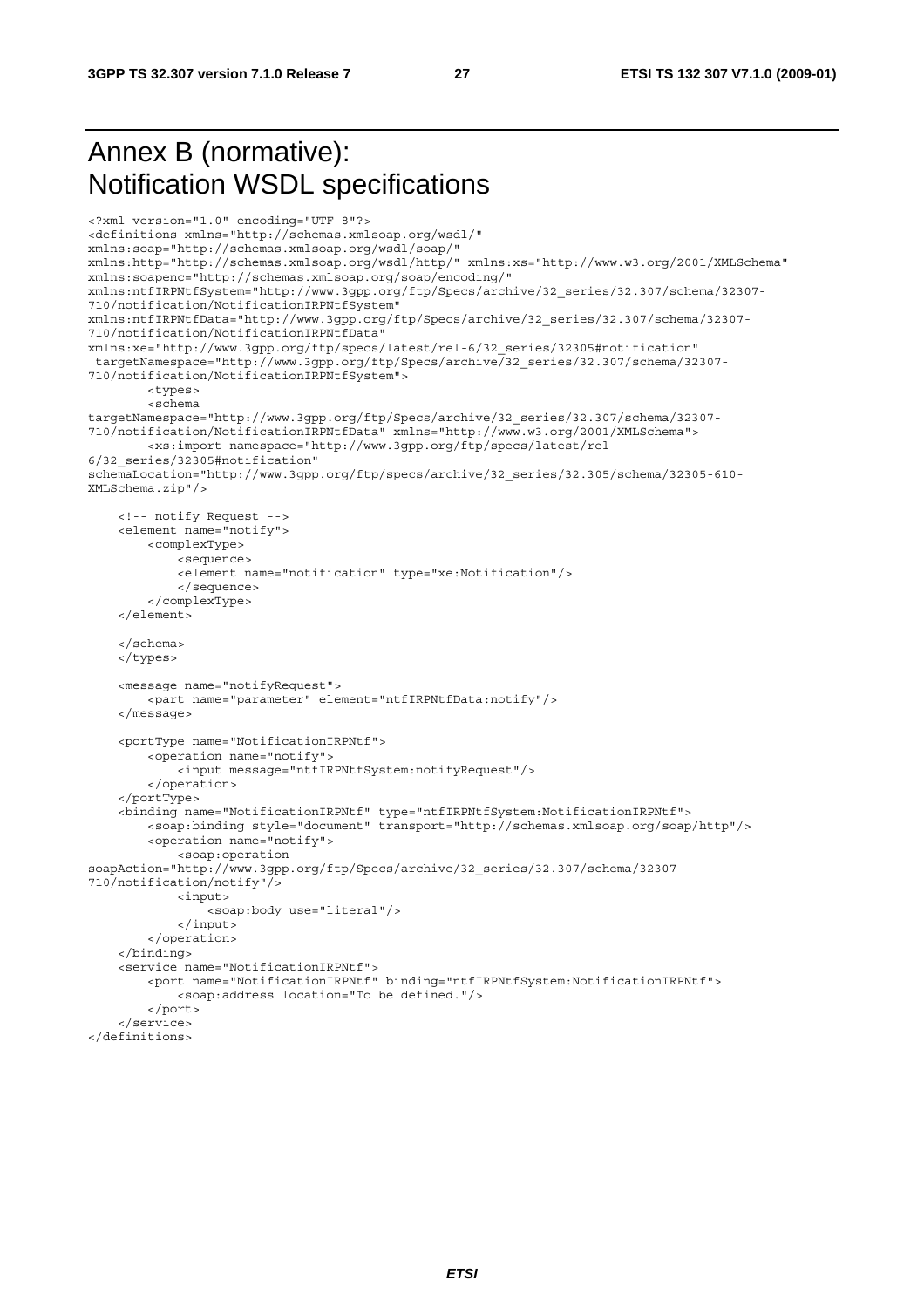## Annex C (informative): Notification IRP WSDL/XML schema electronic files

The electronic files corresponding to the normative WSDL/XML schema defined in the present document are available in native form in the following archive:

http://www.3gpp.org/ftp/Specs/archive/32\_series/32307/schema/32307-710-wsdl.zip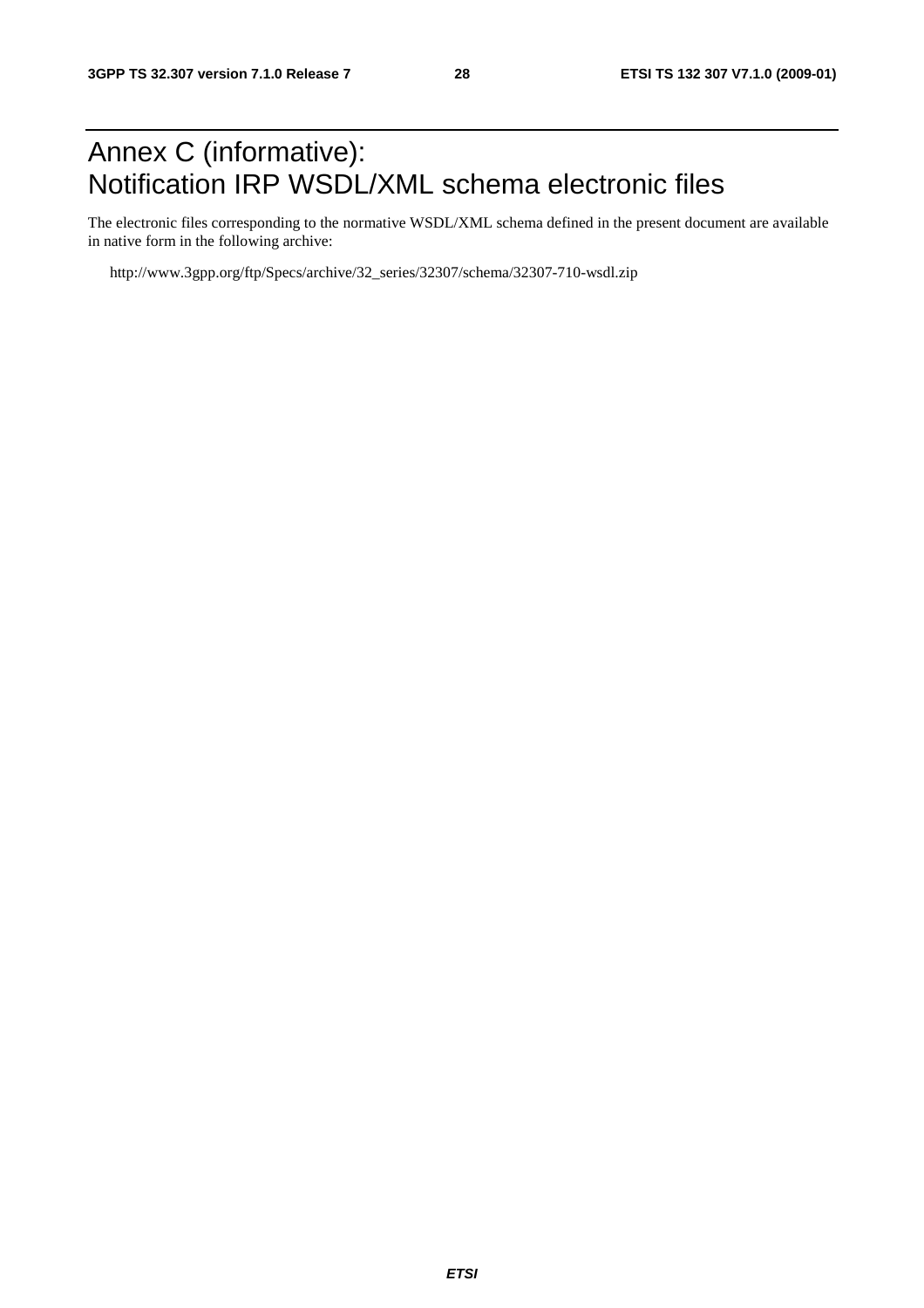## Annex D (informative): Change history

|                | <b>Change history</b> |                               |  |     |                                                                       |     |            |            |
|----------------|-----------------------|-------------------------------|--|-----|-----------------------------------------------------------------------|-----|------------|------------|
| <b>Date</b>    | TSG #                 | <b>TSG Doc. ICR</b>           |  | IR. | Subject/Comment                                                       | Cat | <b>Old</b> | <b>New</b> |
| Mar 2006       | <b>SA 31</b>          | SP-060096 -                   |  |     | Submitted to TSG SA#31 for Information                                | --  | 1.0.0      |            |
| Dec 2006 SA 34 |                       | $ SP-060740 $                 |  |     | Submitted to TSG SA#34 for Approval                                   | --  | 2.0.0      | 7.0.0      |
| Mar 2007 --    |                       |                               |  |     | Delete reference to the 32.304 CMIP SS, Reason: SA#35 endorsed        | $-$ | 7.0.0      | 7.0.1      |
|                |                       |                               |  |     | the SA5 decision to not propagate the CMIP Solution Sets to Rel-7     |     |            |            |
|                |                       |                               |  |     | TS 32.3x4, TS 32.4x4, TS 32.6x4)                                      |     |            |            |
| Jun 2007       | $-$                   |                               |  |     | Changed TS Title. Reason: SOAP does not stand anymore for "Simple  -- |     | 7.0.1      | 7.0.2      |
|                |                       |                               |  |     | Obiect Access Protocol"                                               |     |            |            |
|                |                       | Dec 2008 SA 42 SP-080845 0001 |  |     | Incorrect URI specified in TS 32.307 (both word document and          |     | 7.0.2      | 7.1.0      |
|                |                       |                               |  |     | corresponding wsdl file)                                              |     |            |            |